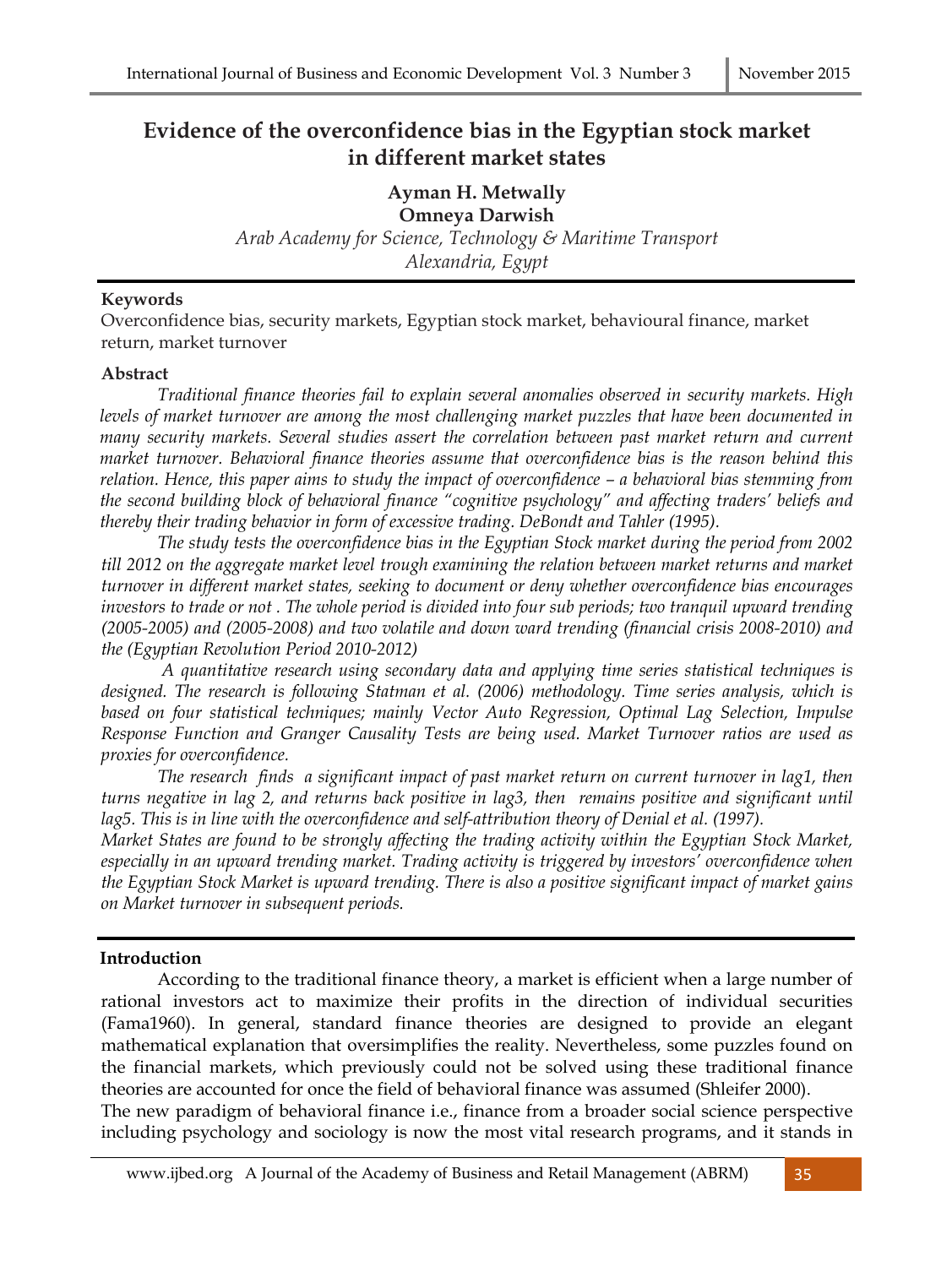sharp contradictions with the efficient market hypotheses. Many psychological and empirical studies in finance have found that people are not always rational, and systematic cognitive biases will lead to deviations from inferences drawn by classic theory.

 The overwhelming empirical predication of the efficient market hypotheses anticipate that prices should react quickly and correctly to the news, hence investors who receive the news late will not be able to profit from this information. Also, prices should neither overreact nor under react to information and thus no trends nor price reversals should be observed in the market. However these predictions have been strongly challenged. One of the main observed puzzles is high trading volume which has been found in several developed financial markets. *Statman et al* (2006); *Chuang and Lee* (2006). The New York Exchange (NYSE) for example recorded an average monthly turnover in 2010 of approximately 100%.

High trading volume has been considered "the *single most embarrassing fact to the standard finance paradigm*" (DeBondt and Thaler 1994). Since the basic paradigm in classic finance cannot explain the excessive trading volume in financial markets, behavioral finance theorieshave been applied to enable better understanding of financial market and present theories that deviate from the assumption of rational agents.

Behavioral finance studies assume that the reason behind excessive trading is investors' overconfidence bias. DeBondt and Thaler (1995) states that "*perhaps the most robust finding in the psychology of judgment is that people are overconfident*." Overconfidence is a cognitive bias. It is the outcome of heuristic simplification (i.e., self-deception). It occurs when people tend to think that they are better than they really are (Trivers 1991). The psychology and behavioral science literature characterize people that behave as if they have more ability than they actually possess as being overconfident (Lichtenstein et al., 1982; Yates, 1990 and Goodie and Foster, 2004). Investors who attribute past success to their skill and past failure to bad luck are likely to be overconfident. An overconfident investor will seek to utilize his perceived superior ability to obtain large returns. Accordingly, overconfidence is characteristic of people, not of markets. (Odean 1998a)

As markets behavior is nothing more than aggregating the behavior of all market players, overconfidence bias will accordingly influence the behavioral ofthe overall Stock Market in return.Many scholars have tested the overconfidence bias theory in the finance literature. In *Daniel et al.* (1998), the author refers to overconfidence as being a result of biased self-attribution with regard to past investment outcomes. They argue that overconfidence implies over-reaction to private information and under-reaction to public signals and thus leads to market mispricing. Later, in *Gevias and Odean* (2001), the author improves the theory that some investors tend to exaggerate their own ability and ignore the fact that they are in a bull market. In *Statman et al.* (2006), Statman conducts empirical research regarding the impact of overconfidence on trading volume in the US market. Given that the level of overconfidence changes with market return, they use market return to measure the degree of overconfidence. They find a significantly positive relationship between market-wide turnover and lagged market returns and view it as evidence of overconfidence. Also, *Glaser and Weber* (2007) document that investors with higher degrees of confidence tend to operate more in the German Stock Market, which is in line with *Statman et al*.'s (2006) finding.

According to Morgan Stanley, the Egyptian Stock Market is one of the best emerging financial markets. In the last ten years, it has been considered the fourth highest growing market in all emerging markets with a growth rate of 19%. Thus, it deserves more attention and investigation Ansary (2013). Also, recent studies have clearly proved the inefficiency of the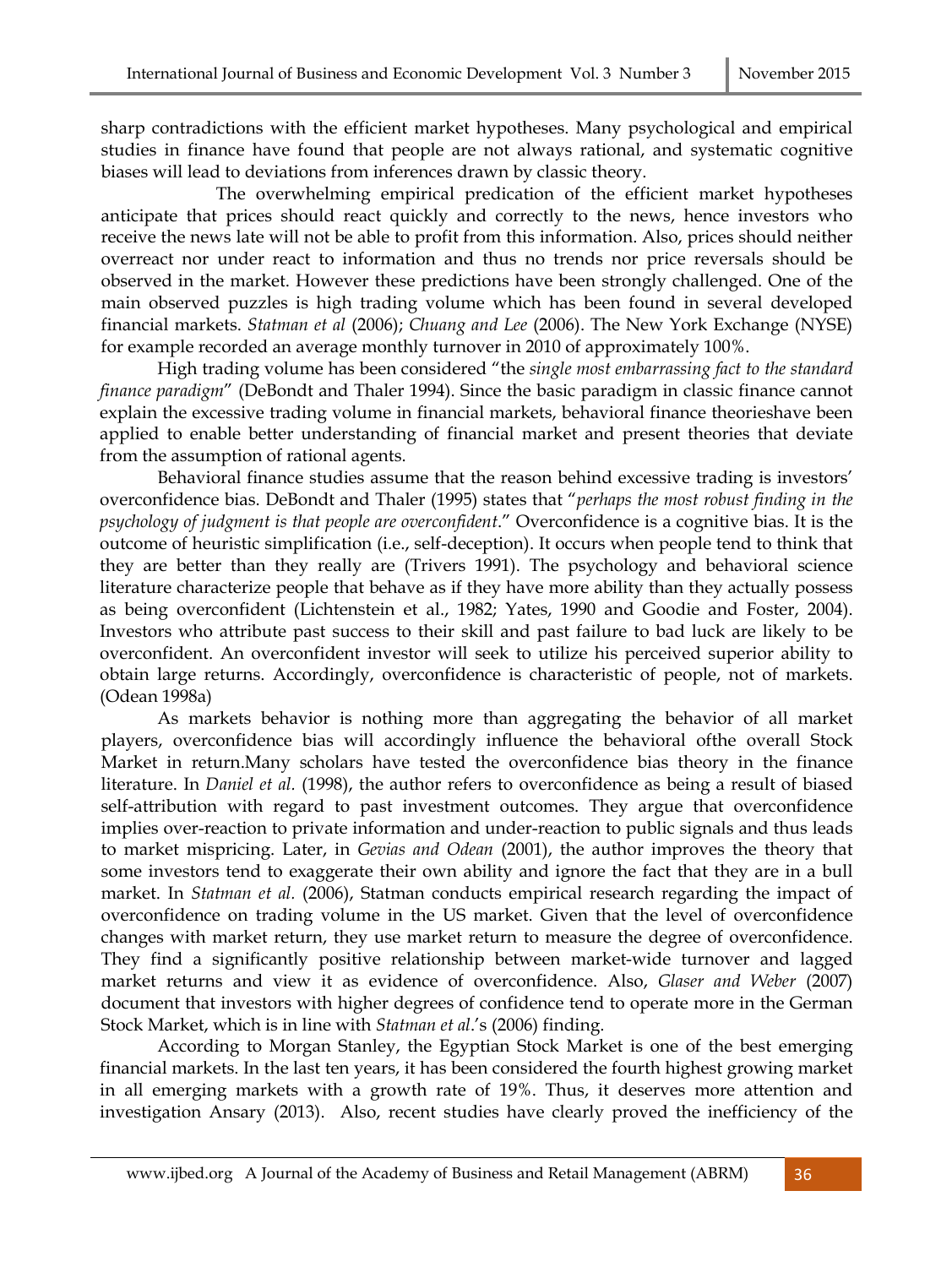Egyptian Stock Market and that it is characterized by noise and speculativetrading behavior. (Omran 2007 and Ansary2012)

Therefore, the overall aim of this research is to apply behavioral finance concepts to better explain the trading behavior within the Egyptian StockMarket. The study will try to advance an understanding of the physiological reasons that influence the relation between market return and the overall market turnover. More precisely, it will investigate the extent to which market return trigger inventors overconfidence and thereby affects the overall market turnover level. In other words, the research will examine the overconfidence hypothesis within the Egyptian Stock Market.

The study tests the overconfidence bias in the Egyptian Stock market during the period from 2002 till 2012 on the aggregate market level trough examining the relation between market returns and market turnover in different market states, seeking to document or deny whether overconfidence bias encourages investors to trade or not . The whole period is divided into four sub periods; two tranquil upward trending (2005-2005) and (2005-2008) and two volatile and down ward trending (financial crisis 2008-2010) and the (Egyptian Revolution Period 2010-2012)

### **Research objectives**

Hence, the main research objectives are:

- Investigating the relation between past markets' return and current market turnover in volume and value.
- Discovering whether the Egyptian market and its investors are prone to the overconfidence bias
- Testing the variations in the turnover in volume and value resulting from different market status.

### **Literature Review**

Examining the behavior of financial markets and its' players is of great interest and importance to most finance scholars. Several traditional finance theories have been introduced seeking to simulate the mechanism of both the markets and its investors from a normative and rational perspective. Statman (1999) mentions "*Standard finance is the body of knowledge built on pillars of the arbitrage principles of Miller and Modigliani, the portfolio principles of Markowitz, the capital assets pricing theory of Sharpe, Lintner, and the option- pricing theory of and Black, Scholes, and Merton*."

The Efficient Market Hypothesis (EMH) that has emerged during the 1970s from the doctoral dissertation of Eugena Fama, is a further continuity of the rationality stream governing the traditional finance field. According to the theory, investors think and behave rationally when buying and selling stock, use all available information to form rational expectations, and thereby prices are accurate reflecting fundamental values. In turn, markets are stable and efficient and the overall economy is systematically moving toward general equilibrium.

Surprisingly, close observation of financial markets reveals that neither the markets nor the individual investors' trading behavior can be easily understood using the traditional finance framework. Even Eugena Fama states in a very important article that appeared in the *Wall Street Journal* that stock prices could become "*somewhat irrational*" Hilsenrath (2004).

In reality, investors do not think and behave rationally, but on the contrary, their decisions are driven by emotions and cognitive errors. Shiller (1999). In the early 1990 the field of behavioral finance has been developed, after the failure of the efforts that tried to defend the efficient market model. Siller (2002) argues that, "*Theoretical models of efficient financial markets that represent everyone as rational optimizer can be no more than metaphors for the world around us* ".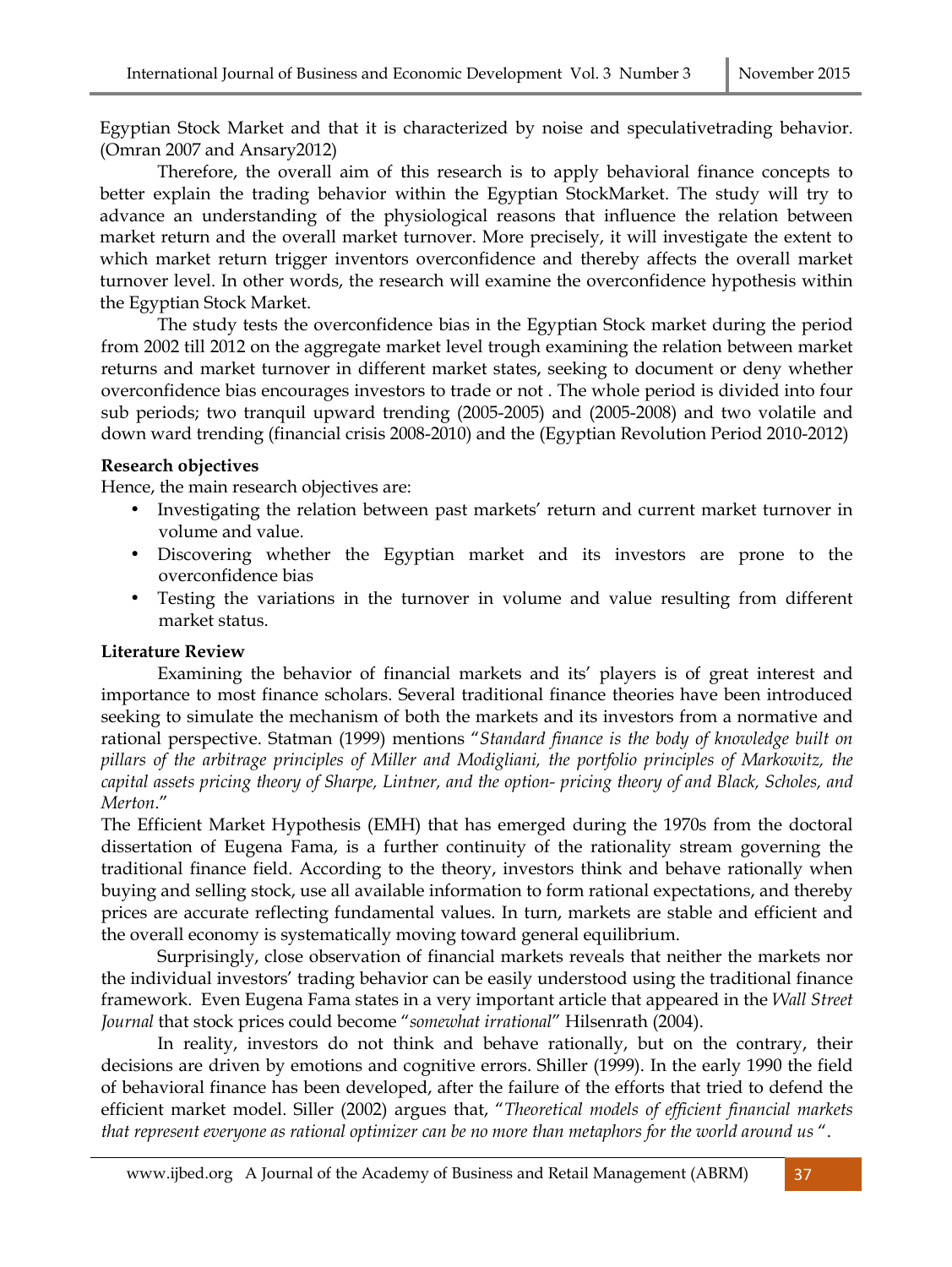As previously mentioned, the basic paradigm in traditional finance is based on the assumption that agents are rational and markets are efficient. In such an ideal world, where investors are rational investors and markets are efficient, observing high trading volume is considered a puzzle. Statman (2003) argues that in a perfectly rational world, it is very difficult to explain why any trading activity takes place. Grossman (1976) and Milgrom and Stokey (1982) note that an offer to trade indicates to other counter parties that the trader might have private information. Rational traders refuse to trade under such conditions, and accordingly trading volume is equal to zero.

Kyle (1985), Admati and Pfleiderer (1988), and Foster and Viswanathan (1990) introduce the role of liquidity traders to get out of the no-trading trap, but this solution is incomplete. Later, Subrahmanyam (1991) shows that rational liquidity traders trade only baskets of securities, avoiding trades in individual securities. But baskets of securities cannot be traded unless individual securities are traded, since pricing of baskets requires pricing of the underlying securities. Statman (2003).

Then, Harris and Raviv (1993) and Shalen (1993) attempt to overcome the no-trading equilibrium through traders who differ in their assessment of common information. However, it is still unclear why rational traders would differ in their interpretation of common information Statman (2003).

#### **Behavioral Finance**

Behavioral finance emerges as a new paradigm, shedding the light on the role of the psychological aspects that influence the investor's financial decision making process Barber and Odean (1999). Hence, the new discipline seeks to better understand financial phenomenon which the traditional models failed to analyze.

"*The field of modern financial economies assumes that people behave with extreme rationality, but they do not. Furthermore, people's deviations from rationality are often systematic. Behavioral finance relaxes the traditional assumption of financial economics by incorporating these observable, systematic and very human departures from rationality into standard models of financial markets"*. Barber and Odean (1999

Hence, in a market consisting of human beings, it seems logical that explanations rooted in human and social psychology would be of great importance in advancing our understanding of stock markets behavior. Recent research has attempts to explain the persistence of anomalies by adopting a psychological perspective. Evidence in the psychology literature reveals that individuals have limited information processing capabilities, exhibit systematic bias in processing information, are prone to making mistakes, and often tend to rely on the opinion of others Pompian (2004). Riccardi and Simon (2000) defines the field as following:"*Behavioral finance attempts to explain and increase our understanding of the reasoning patterns of investors, including the emotional process involved and the degree to which they influence the decision making process. Essentially, behavioral finance attempts to explain the what, why and how finance and investing, from a human perspective*".

Behavioral finance constitute of two building blocks which are cognitive psychology and limits to arbitrage. In a market where rational and irrational investors trade, irrationality may affect security prices, moving them away from their fundamentals and leading to the presence of the first block of behavioral finance called "Limits to Arbitrage". The second block "Cognitive Psychology " is concerned with describing the various forms of observed irrationality using behavioral models, which test the systematic biases that arise when people formulate their beliefs and preferences. While beliefs are related to how agents formulate their expectations, preferences deal in particular with how investors evaluate risky gambles. Barbaris and Thaler (2002)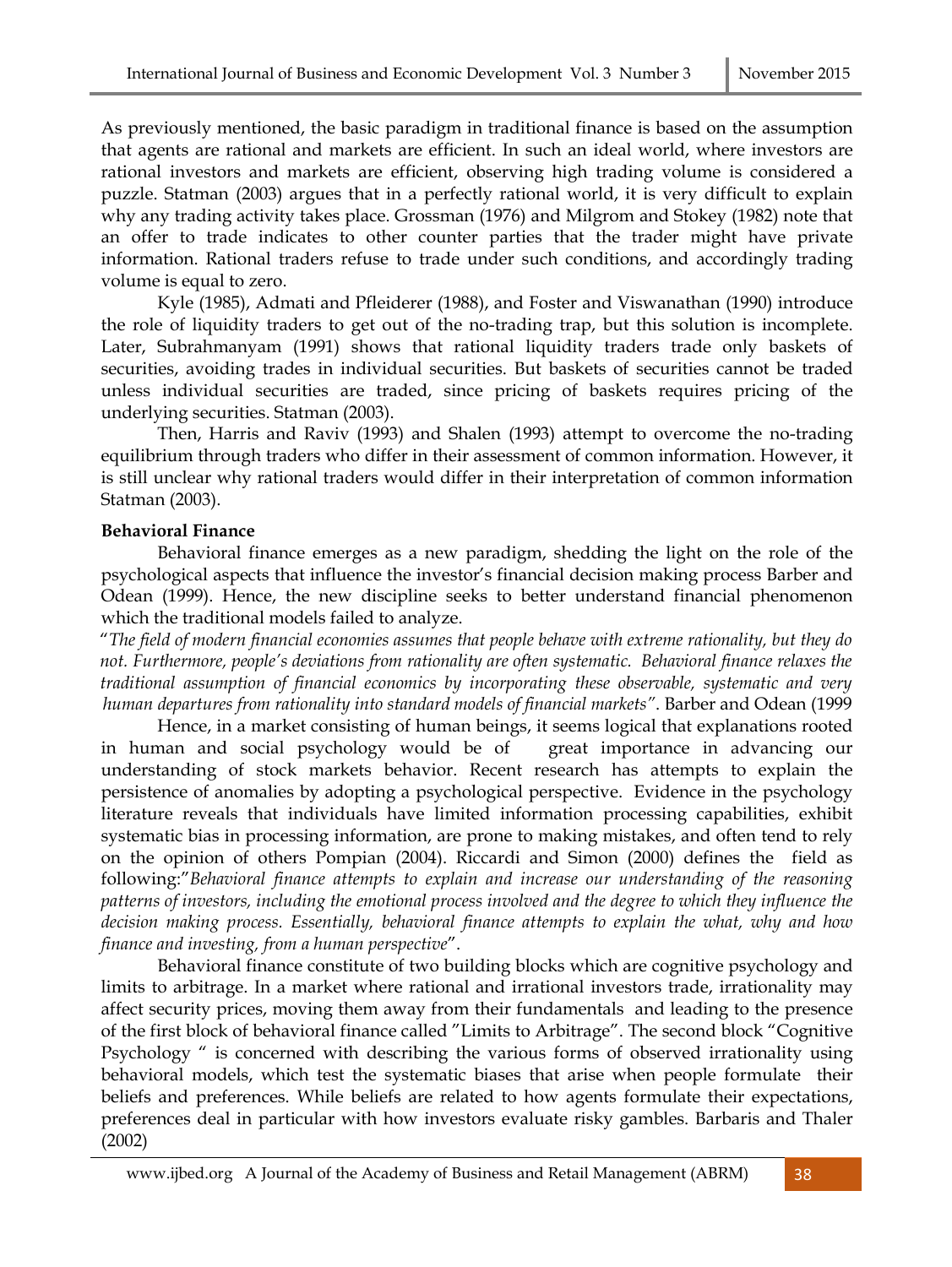#### **Overconfidence in Finance**

Economists started implementing psychological findings into economic models starting in the 1970s, but the most rapid development of that trend began in the 1990s. Since then, overconfidence has also become a field of interest for economists, mainly in the context of behavior on financial markets. Overconfidence is defined usually as an overestimation of one's knowledge or precision of private information, or the interpretation thereof. Alternatively, an underestimation of variance of signals or volatility of asset values is also considered.

Some puzzles found on the financial markets, which previously could not be solved using the standard economic theory, were successfully accounted for once overconfidence of investors was assumed. These issues include primarily continuing securities misevaluations, excessive trading volumes and the disposition effect, i.e. a tendency to sell well-performing stocks and to hold on to losing ones. The potential presence of overconfidence on the markets and its persistence in the longer term spurred an on-going discussion on the well-established idea of efficient markets and economic agent rationality. Despite some skepticism among economists on the existence and effect of overconfidence as such, its prevalence on financial markets has been proven repeatedly, through methods ranging from experimental and questionnaire studies to formal models and financial market data.

### **Overconfidence and Behavioral Finance Models**

In most of the proposed behavioral finance models, overconfidence is often interpreted as:

- Investors overestimating the precision of their information (sometimes more specifically; overestimating private signals and underestimating the public ones),
- Investors underestimating risk, which makes them e.g. hold riskier portfolios.

Hence, considering the existence of such assumptions of overconfidence, the impact of overconfident investors is analyzed to define their effects on financial markets. Such effects are reflected as observed market anomalies such as: excessive trading volumes, trading profitability, short- and long-term asset misevaluations and stock returns.

In the following part of the chapter, we will highlight the main behavioral models that explain the impact of overconfidence bias on the trading behavior and return.

### **Overconfidence and Trading Volume**

Consequently, various scenarios proving the persistence of overconfidence on the market are modeled. Odean (1998) assumes that traders, insiders and market makers may unconsciously overestimate the precision of their information and rely on it more than is warranted, while traders display the better-than average effect, evaluating their information as better than that of their peers. Such overconfident market participants cause an increase in the trading volume. The same results are demonstrated by Benos (1998) in his model of an auction market with informed traders, where again the participation of risk-neutral investors overestimating the precision of their information leads to an increased trading volume

### **Empirical studies of the overconfidence bias in financial markets**

Despite the several experimental and questionnaire studies, as well as the rapidly developing field of theoretical modeling, it is the empirical analysis of financial market data that is considered the corner stone of studying the overconfidence bias.

Empirical studies contend that the people overestimating their trading and investment skills may be more likely to choose their career as traders or they may trade actively on their own. Moreover, these overconfident traders can survive and dominate the markets in the longer horizon (Benos, 1998; Daniel et al, (1998); Gervais and Odean, (2001); Hershleiffer et al. (2001) Therefore, if most investors suffer from overconfidence and if overconfidence is a systematic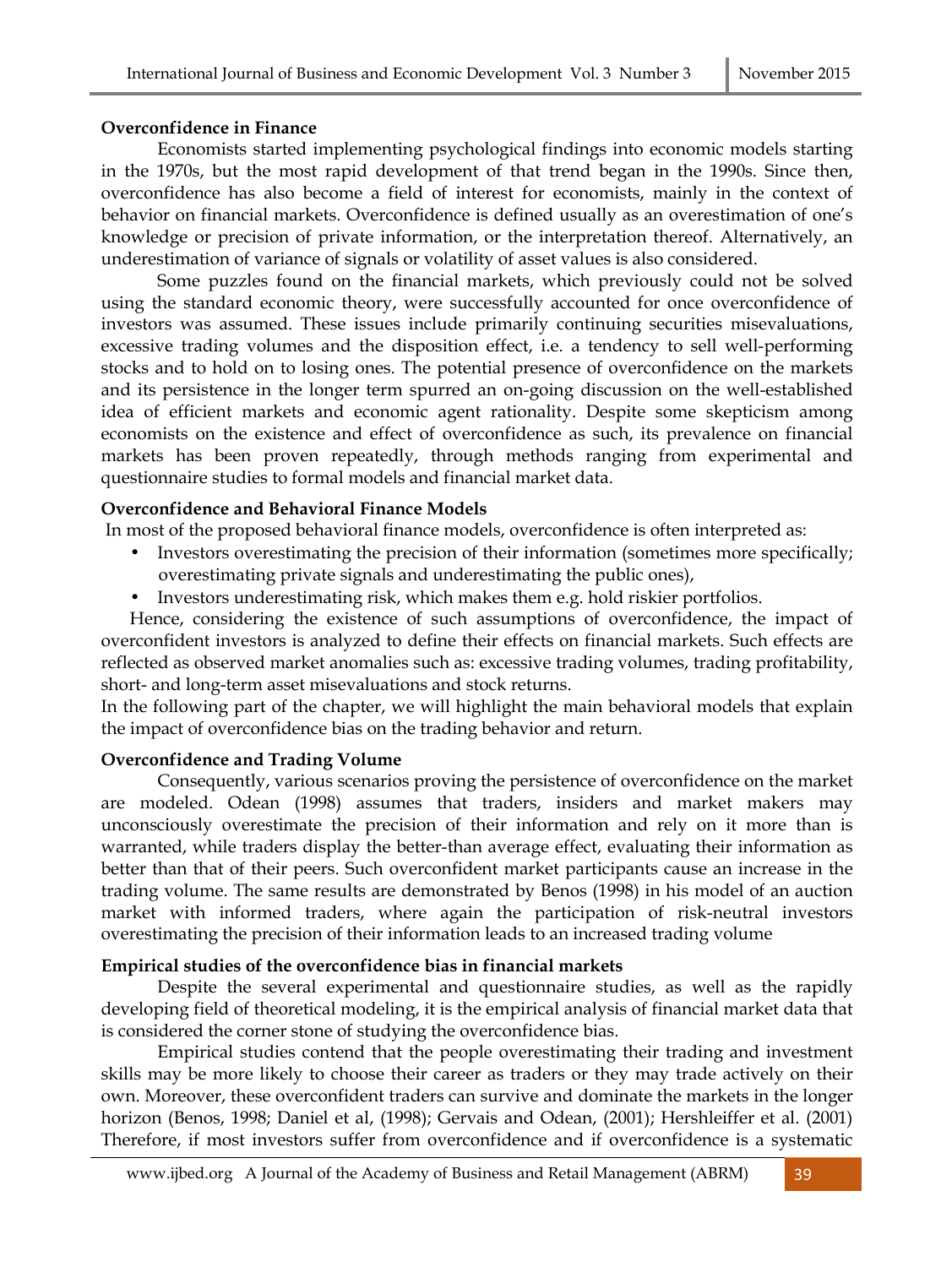cognitive bias, it is possible to trace investor overconfidence by analyzing the market level trading behavior (investors' aggregated trading behavior). Chuang and Lee (2006) and Chuang and Susmel (2011) using market level data, have found a positive relationship between current trading level and past returns that is consistent with overconfidence theory. These studies test the implication of investor overconfidence related to trading volume within the framework of vector auto regression (VAR).

There are other studies which analyze the predictions of overconfidence theory by focusing on trading activity of individual investors. These studies find positive link of trading activity with past returns using unique datasets consist of individual investors' accounts. Chou and Wang (2011); Glaser and Weber (2007); (2009); Odean (1999). Glaser and Weber (2009) analyze individual investors' portfolios. They posit that only high portfolio returns can lead investors to buy high risky stocks, therefore, dynamic changes in investor overconfidence can only trigger from their past portfolio returns rather than from prior market returns.

 However, models of overconfident investors such as those by Gervais and Odean (2001) and Statman et al. (2006) tell that that overconfident investors trade aggressively following market gains especially in bull market. A recent study Chuang and Susmel (2011) test the predictions of overconfidence models and finds that both individual and institutional investors trade more aggressively following market gains. The findings of the study also indicate, investors' tendency to trade more in riskier securities following market gains.

#### **Overconfidence in developing financial markets**

As for developed financial markets, recent empirical studies examine the overconfidence bias in several emerging stock market. Results are controversial. Ziane (2013) investigates the overconfidence bias in the Tunisian and Chinese financial markets. In both markets, overconfidence bias is documented, but with little evidence in the Tunisia than China. Also, past market returns affect trading volume over some months in the two examined markets. Significant contemporaneous positive relation between volume and volatility is documented. Moreover the studies shows the predictability of stocks return depending on lagged volume, which a further violation of market efficiency (Karpoff, 1987, Gallant et al., 1992; Zhao and Wang, 2003; Wang and Huang 2012).

Two empirical studies investigate the investor overconfidence in Pakistan Stock market. Fayaz and Riaz (2012) study seek to test whether overconfident investors trade more aggressively, assuming that past returns lead investors to become overconfident, therefore turnover is positively related to past returns. Also, they hypothesize that trading by overconfident investors contributes to the returns volatility. The research is conducted using market data from Karachi Stock Exchange (KSE) for the period November 1999 to October 2010.

The study reveals significant positive response of turnover to market return shock after controlling for concurrent and lagged return dispersion and returns volatility. This response was persistent for quite a long time. Thus, results confirm the presence of investor overconfidence at KSE. Consistent with previous studies, the study finds significant contemporaneous positive relationship between turnover and returns volatility. Regarding portfolio rebalancing, investors take two months to respond to cross sectional variations in security prices to rebalance their portfolios for eliminating unsystematic risk. Moreover, returns predictability based on past turnover in the VAR and associated impulse response function analysis is found, this is another violation of the strict market efficiency hypothesis asserted before in emerging financial markets such as China and Tunisia.

The second research on the Pakistan stock market is presented by Tariq and Ulla (2013). The study results indicated that previous days returns have impact on today's turnover, which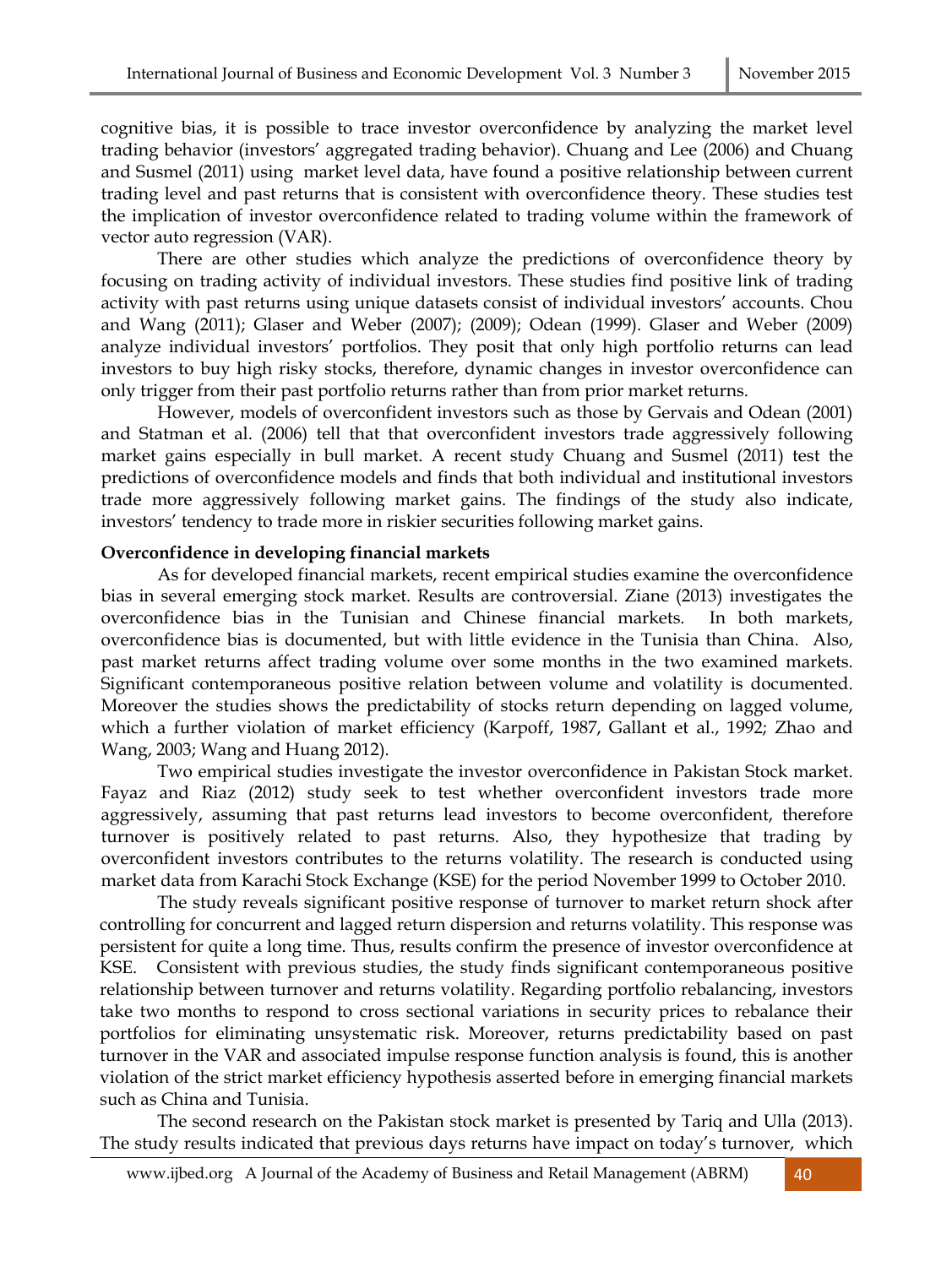indicates that Pakistani investor keep an eye on returns of the security and accordingly are overconfident. This may lead to irrational decision making leading to generating losses. The impulse response function predicts that returns are reverting to zero and yet the turnover is high. This will lead to correction in market and investor will suffer loss.

#### **The Egyptian Stock market**

The Egyptian Stock Market is one of the oldest in the world, and it comprises two exchanges that have been recently integrated allowing investors to have access to stocks listed on both of them; Alexandria Stock Exchange, which was established in 1888, and Cairo Stock Exchange that was established in 1903. It was the fifth most active stock exchange worldwide in 1940s, prior to the nationalization of industry and choosing the central planning policies in the early 1950s. These policies led to a significant reduction in the market activities, and as a result the market remained largely dormant throughout the 1980s.

In the 1990s, the market recovered again after the 40 years of stagnation, and since then it has been considered the premier capital market in the Middle East and North Africa that best serves its stakeholders (Mecagni&Sourial, 1999). In 2009, the Egyptian Exchange was announced thesecond best developing stock exchange in Africa (the Egyptian Stock Exchange, 2010). Also it was awarded the best stock exchange in Africa in a competition organized by New York Stock Exchange in 2008.

#### **The Egyptian Stock market trading behavior**

Girad and Omran (2009) examine the interaction of volatility and volume in 79 listed companies in the Egyptian Stock Market over a period from January 1998 to May 2005. The authors find that information size and direction have a negligible effect on conditional volatility and, as a result, the presence of noise trading and speculative bubbles is suspected. Also, the persistence in volatility is not eliminated when lagged or contemporaneous trading volume is incorporated into a GARCH model. It is shown that, when volume is further broken down into its expected and unexpected components, volatility persistence decreases. This is especially true after May 2001, which marks the beginning of a succession of major stock market reforms. It was also found that anticipated information shocks can have a negative impact on the volatility of return, particularly prior to May 2001

The study of Habib (2011), tested empirically the relationships between stock return and trading volume in the Egyptian Stock Market. Using data from The Egyptian Stock Exchange about 26 securities during the period 1998 – 2005, the study establishes several regularities about the role of trading volume in predicting the volatility of stock return and return itself. The main conclusion is that lagged stock trading has little role to play in forecasting the future return volatility. The second finding of the paper relates to the predictability of returns. The analysis suggests that there is no relation between volume and first autocorrelation of stock return. Third the Granger causality tests indicate a bidirectional causal relation between volume and volatility. Specifically, any changes in return volatility leads to changes in trading volume, and vice versa. However, the study doesn't support any causal relation between stocksreturn and volume.

Anasary and Attuea (2012) conducted a further research that examines the relationship between trading volume and stock return. The study analyzes the informational arrival pattern within the Egyptian Stock Exchange. The sample included 26 securities out of the EGX 30 listed companies during the period from 2001 to 2010. The research reveals several interesting findings such as a positive correlation between trading volume (using both logarithms of turnover ratio and transaction number as measures of trading volume) and return, weak but high significant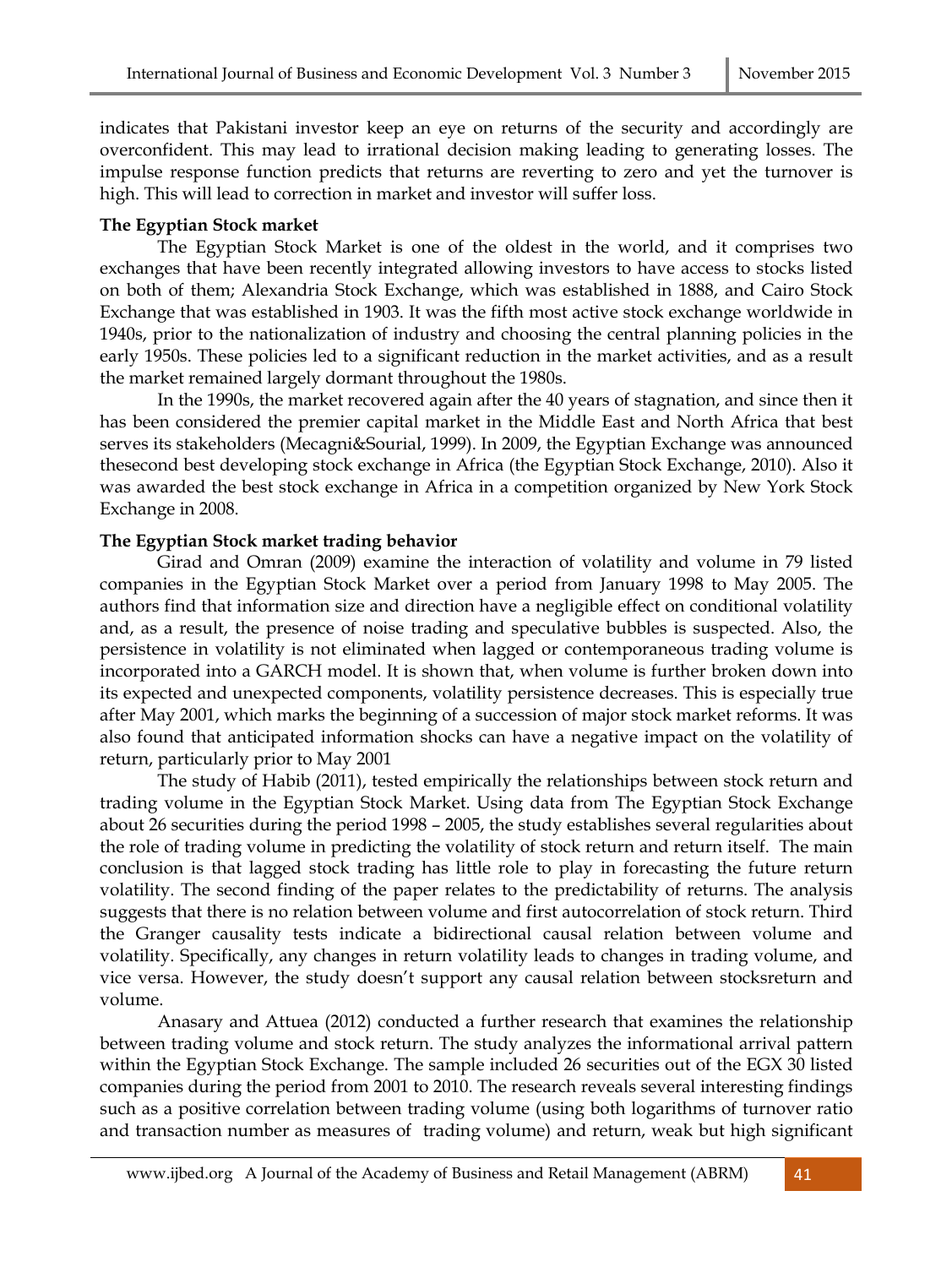contemporaneous relationship between trading volume using both measures and return indicating that the Egyptian Stock Market is informationally inefficient and that noise traders exists . The study results correspond to those finding of Omran and Girard (2007) and El Diftar (2008). Also, negative lagged relationship using two and five days lag period between trading volume (using both measures) and return which means that increasing (decreasing) trading volume in the previous two and five days lead to decreasing (increasing) return and vice versa, this result contradict the results reached by previous studies and ascertain the difference of the Egyptian security market from any emerging and developed markets. Moreover, they states that return in the Egyptian security market is characterized by persistence and clustering, which presents evidence that the Egyptian security market is informational inefficient. Bidirectional causality relationship using two and five days lag period were found which mean that Sequential Information Arrival Hypothesis (SIAH) is applicable in the Egyptian security market, also weak contemporaneous relationship confirms the applicable of SIAH in the Egyptian security market. Regarding the lags, using five days in testing causality relation, the results were more robust than using two days, which indicate the weak response of the Egyptian security market to information flow. Finally, transactions number is better in representing trading volume than logarithm of turnover ratio in the Egyptian security market

Most recently, a study by Abdeldayem and Mahmoud (2013) investigates the impact of trading motives on the dynamic relationship between stock returns and trading volume in Egypt by using the daily data of all listed 167 stocks traded in the Egyptian Exchange (EGX) for a period of 6 years, from January 2006 till December 2011. The study asserts that speculative trade is dominant in emerging markets and is also associated with positive serial autocorrelation in stock returns. More precisely, the research finds a positive serial autocorrelation prevalent in the Egyptian Exchange (EGX); that 83% of our sample has positive serial autocorrelations and 60% of the sample has significant positive autocorrelations. This result is consistent with the literature as market anomalies tend to be more dominant in emerging markets and that the Egyptian stock market efficiency is weak.

### **Methodology and Data**

This quantitative research is applying empirical tests that are time series oriented. It is based on secondary data namely; monthly observations obtained from the Egyptian Stock Exchange. We use Vector auto regression, Optimal lag Selection, Impulse Response Function, Granger Causality test and Correlation Matrix to test how the market overall trading activities relate to lagged returns.

### **Data**

Back to the literature relevant to this study, Statman (2003) uses daily and monthly observations. Accordingly, secondary data is purchased from two main resources:

- 1. Egypt of Information Dissemination (EGID)
- 2. Meta Stock

### **Data Sample**

Due to data availability, the study sample covers the period form the January 2002 up to December 2012. The data set consists of two main data samples:

A) Daily based Data

- Daily records for EGX30 index return points.
- Daily stocks opening prices
- Daily stocks closing data
- Daily market trading value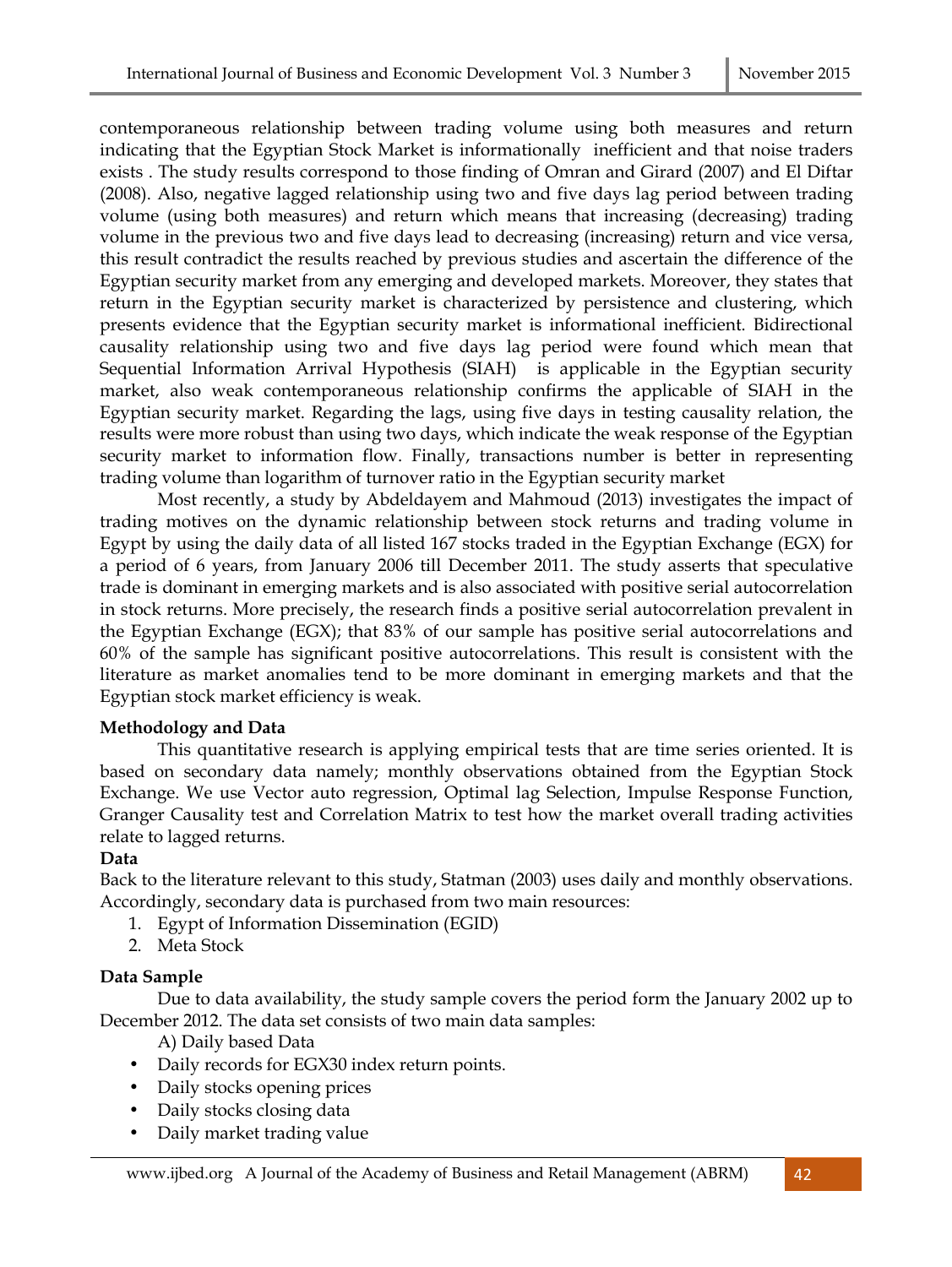- Daily market trading volume B) Monthly based Date
- Monthly market capitalization
- Monthly volume of traded shares
- Monthly Value of traded shares
- Monthly number of market listed shares

We focus on monthly observations under the perspective that changes in investor overconfidence occur over monthly or annual horizons (Odean, 1998; Gervais and Odean, 2001; Statman, Thorley and Vorkink, 2006).

The full sample data covers 11 years covering 132 month. The full sample is then divided into four sub periods; two representing tranquil sample and the other are volatile samples. The sub periods are:

| <b>Tranquil periods</b>  | Volatile periods           |
|--------------------------|----------------------------|
| Sub-period 1:2002 - 2004 | Sub-period 3: 2008 – 2010  |
| Sub-period 2:2005 - 2007 | Sub-period 4 : 2011 - 2012 |

These sub periods is used to compare the obtained results in different market states.

# **Dependent Variable**

**Market turnover**, *mturnt*, is the month *t* market-wide turnover measured in percentage points. As by Lo and Wang (2000) turnover can be calculated in volume which is based dividing monthly traded shares by the number of outstanding shares.

### **Independent Variable**

**Monthly Market return***, mrett, is* the month *t* return. Following Sheikh et al. (2012) in this study the returns of EGX 30 are used as proxies for the overall Egyptian Stock market return. The index return is calculated as the difference if natural log of ending value of the index daily and monthly basis.

$$
R_2 = L_n(P_2) - L_n(P_{2-1}) = L_n(P_2/P_{2-1})
$$
\n(1)

Hence, the Rt is market return for period t, Pt is current period closing value of index and Pt-1 is previous period closing value of the index.

### **Research Hypothesis**

*H1: Investors are overconfident, therefore, the current trading activity is positively related to past market returns.* 

- *H2: "Market States affect investors' overconfidence and so trading activity is affected in subsequent periods."*
- *H3: "Overconfident Investors trading activity levels change according to different market states."*
- *H4: Market gains affect investors' overconfidence and affect trading activity in subsequent periods.*

#### **Analysis and Results Descriptive Analysis**

Descriptive statistics are performed to describe the basic features of the data employed in the study. They provide a simple overview about the data sample and its measures.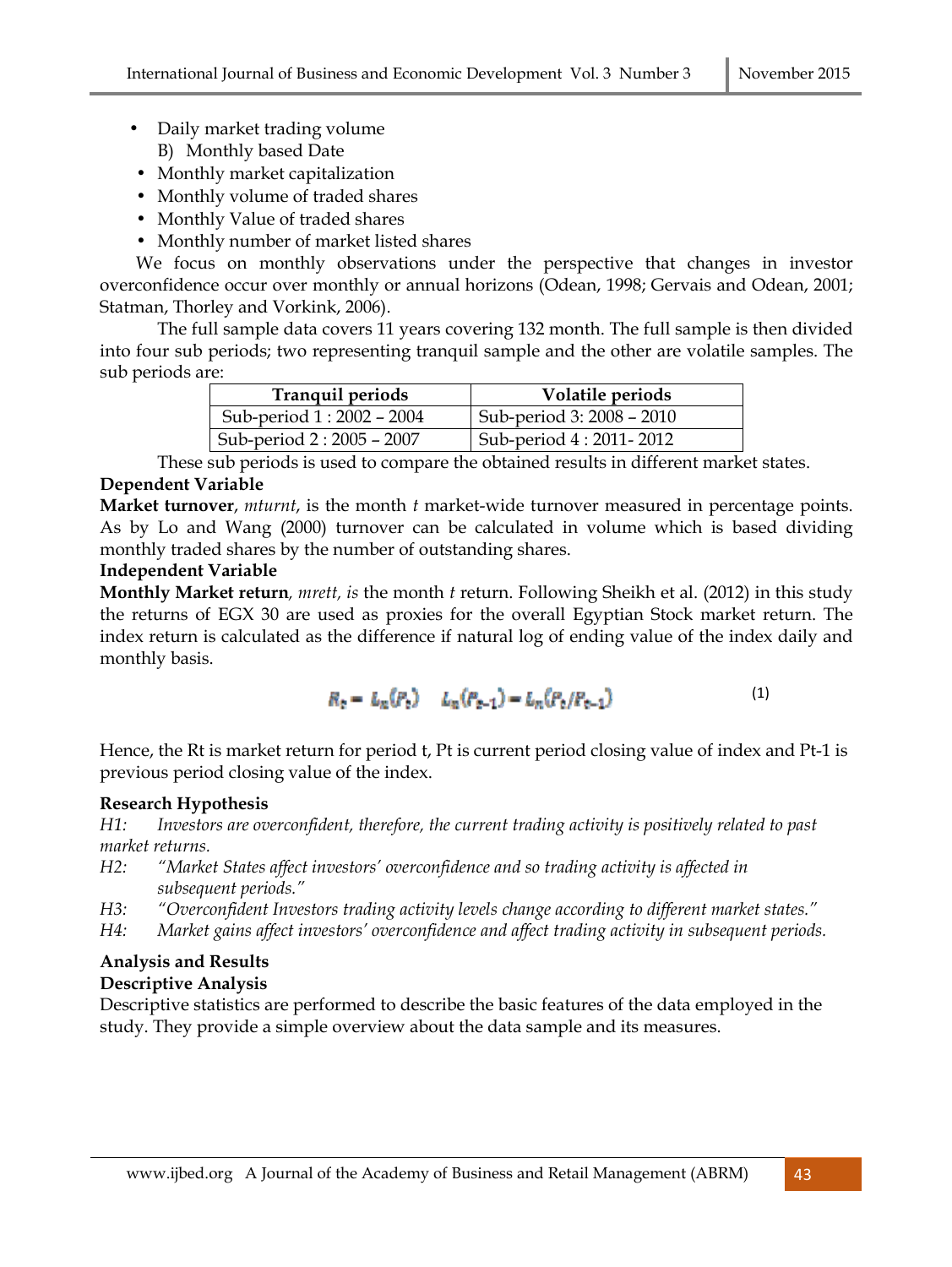|                                                                       |                | LUVIL 1,1  | D COCHPHY C OMMONCO |                                                          |                   |
|-----------------------------------------------------------------------|----------------|------------|---------------------|----------------------------------------------------------|-------------------|
|                                                                       | N              | Minimum    | Maximum             | Mean                                                     | Std.<br>Deviation |
| Value                                                                 | 118            | .000000    | .473650             | .06441331                                                | .052011276        |
| Volume                                                                | 131            | .000000    | 12.731447           | 3.08726578                                               | 1.998769130       |
| Return                                                                | 131            | $-.022408$ | .015596             | .00093224                                                | .005219526        |
| Valid N (list                                                         |                |            |                     |                                                          |                   |
| wise)                                                                 | 118            |            |                     |                                                          |                   |
|                                                                       |                |            |                     |                                                          |                   |
| Table 4.2                                                             |                |            |                     | Descriptive Statistics for Sub Period 2002 - 2004        |                   |
|                                                                       | N              | Minimum    | Maximum             | Mean                                                     | Std. Deviation    |
| Value                                                                 | 36             | .000000    | .034000             | .01315111                                                | .011214711        |
| Volume                                                                | 36             | .000000    | 2.695832            | 1.17406089                                               | .578466371        |
| Return                                                                | 36             | $-.004073$ | .010650             | .00249009                                                | .003652975        |
| Valid N (list                                                         |                |            |                     |                                                          |                   |
| wise)                                                                 | 36             |            |                     |                                                          |                   |
| Table 4.3                                                             |                |            |                     | Descriptive Statistics for Sub Period 2005 - 2007        |                   |
|                                                                       | $\overline{N}$ | Minimum    | Maximum             | Mean                                                     | Std. Deviation    |
| Value                                                                 | 36             | .000000    | .473650             | .06603278                                                | .072740497        |
| Volume                                                                | 36             | .000000    | 6.552943            | 3.71118442                                               | 1.327990774       |
| Return                                                                | 36             | $-.009659$ | .015596             | .00180735                                                | .004467763        |
| Valid N (list                                                         | 36             |            |                     |                                                          |                   |
| wise)                                                                 |                |            |                     |                                                          |                   |
| Table 4.4                                                             |                |            |                     | <b>Descriptive Statistics for Sub Period 2008 - 2010</b> |                   |
|                                                                       | $\overline{N}$ | Minimum    | Maximum             | Mean                                                     | Std. Deviation    |
| Value                                                                 | 36             | .053240    | .193790             | .09463917                                                | .033355142        |
| Volume                                                                | 36             | 2.216282   | 12.731447           | 4.62976706                                               | 2.179006113       |
| Return                                                                | 36             | $-.022408$ | .010250             | $-.00032591$                                             | .006300374        |
| Valid N (list                                                         |                |            |                     |                                                          |                   |
| wise)                                                                 | 36             |            |                     |                                                          |                   |
| Table 4.5<br><b>Descriptive Statistics for Sub Period 2011 - 2012</b> |                |            |                     |                                                          |                   |
|                                                                       | $\mathbf N$    | Minimum    | Maximum             | Mean                                                     | Std. Deviation    |
| Value                                                                 | 23             | .026510    | .125160             | .05839739                                                | .024764699        |
| Volume                                                                | 23             | 1.527086   | 7.846391            | 2.69092919                                               | 1.425206854       |
| Return                                                                | 23             | $-.013048$ | .012471             | $-.00090656$                                             | .005787774        |
| Valid N (list                                                         |                |            |                     |                                                          |                   |
| wise)                                                                 | 23             |            |                     |                                                          |                   |

|  | Table 4.1 Descriptive Statistics |
|--|----------------------------------|
|--|----------------------------------|

# **Normality Testing**

A data set should be normal or well-modeled by a normal distribution. As the table below shows the normality test of the dimensions under study, where it was found that all dimensions under study are found to be normal as P-value > 0.05, which means that the hypothesis of normality is accepted.

# **Normality Testing**

|        | Kolmogorov-Smirnov <sup>a</sup> |      |         |  |
|--------|---------------------------------|------|---------|--|
|        | <b>Statistic</b>                | I )f |         |  |
| Value  | .182                            | 12   | $.200*$ |  |
| Volume | .237                            | 12   | .061    |  |
| Return | .151                            |      | $200*$  |  |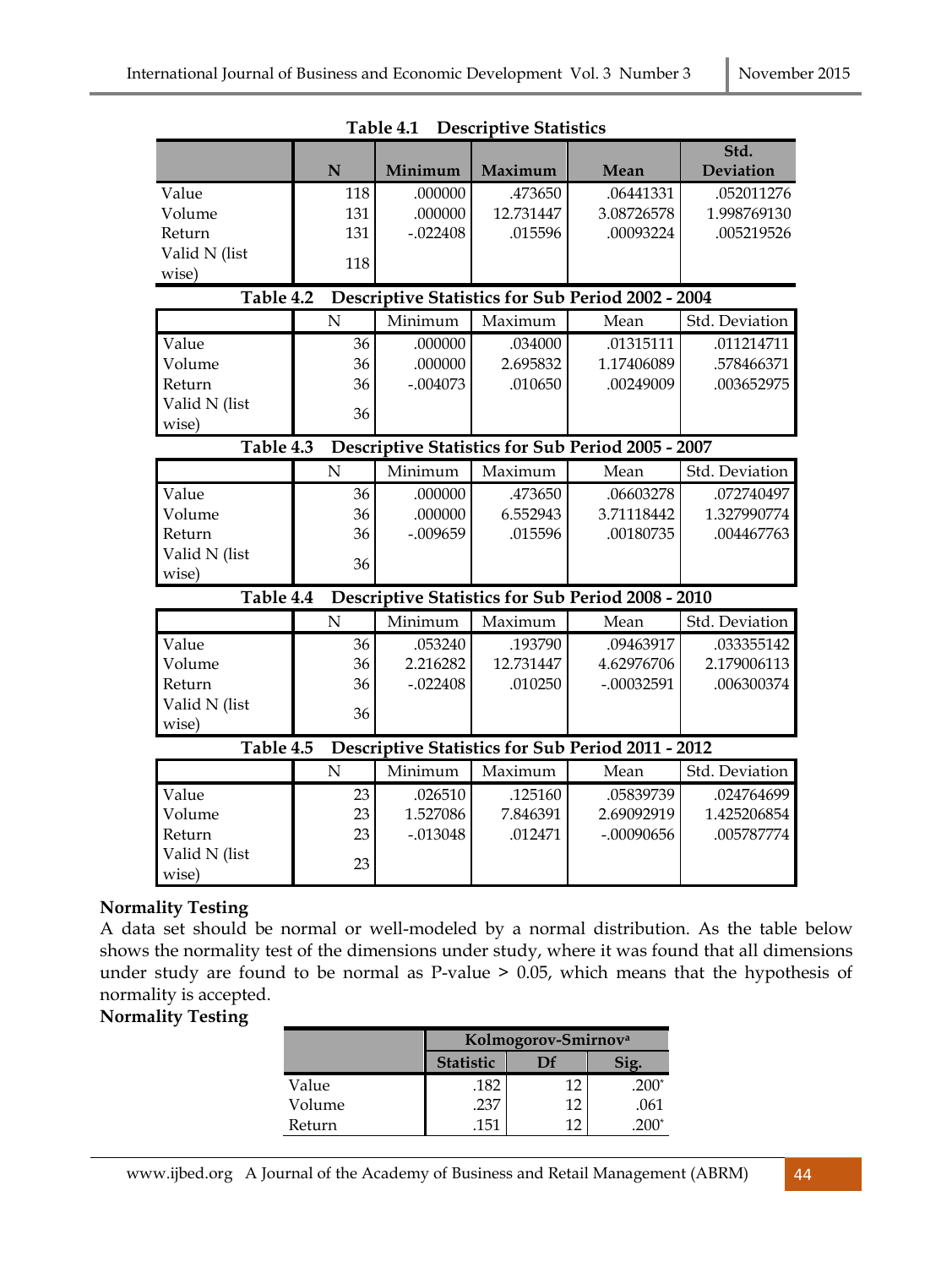#### **Unit Root Test**

A unit root test has been applied to estimate the VAR model through the Augmented Dickey Fuller (ADF) tests, which are used to test for unit roots in the time series. The null hypothesis is that there is a unit root (Non Stationary) in the index under study, against the alternative that there is no unit root (Stationary) in the index under study.

The results of the ADFshows that the nullhypothesis of the series under consideration are not stationary (i.e., have a unit root) is significantly rejected at the 1% level in all cases. The stationarities o f those variables ensure that our empirical analyses below would not yield spurious outcomes. More importantly, we do not have to take into account the possible cointegration problem associated with stock return and trading volume when performing the (restricted) VAR model

| <b>Variables</b>   | P-value | <b>Decision</b> |                         |
|--------------------|---------|-----------------|-------------------------|
| Turnover in Volume | 0.000   | Stationary      | Level                   |
| Turnover in Value  | 0.000   | Stationary      | Level                   |
| Return             | 0.000   | Stationary      | <b>First Difference</b> |
|                    |         |                 |                         |

| Unit Root Test for the variables under study |
|----------------------------------------------|
|----------------------------------------------|

#### **Inferential Analysis**

#### **Testing Investors' Overconfidence**

*H1:"Investors are overconfident; therefore, the current trading activity is positively related to past return."* 

In order to test the investors' overconfidence, VAR model is checked for the relationship between turnover and past returns.

$$
Y_{\mathbf{c}}=\alpha+\sum_{i=1}^pA_iY_{\mathbf{c}-i}+\sum_{j=0}^pB_jX_{\mathbf{c}-j}+\mathbf{e}_{\mathbf{c}}
$$

Where Yt is an  $n \times 1$  vector of the endogenous variables at time t, Xt is a vector of exogenous variables and et is an  $n \times 1$  vector of residuals. The coefficient matrices Ai and B estimate the time-series associations between the endogenous and exogenous variables in the system. P is the number of lags included for endogenous variables and S is number lags included for exogenous variables

 **Estimate the relation between past market return and current market turnover** 

*1- VAR Model* 

Given that the market turnover in volume is the dependent variables, the estimated coefficient for the first lagged market return 73.48799 and it is significant at 5% confidence level and at the second lag -17.59822, but it is significant at 5%

*2-* **VAR Model for Volume in H<sup>1</sup>**

|            | VOLUME                             | <b>RETURN</b>                              |
|------------|------------------------------------|--------------------------------------------|
| VOLUME(-1) | 3.309154<br>(0.08171)<br>[4.15089] | $-9.40E - 05$<br>(0.00028)<br>$[-0.33950]$ |
| VOLUME(-2) | 4.202823<br>(0.08126)<br>[5.26998] | $-0.000271$<br>(0.00028)<br>$[-0.98252]$   |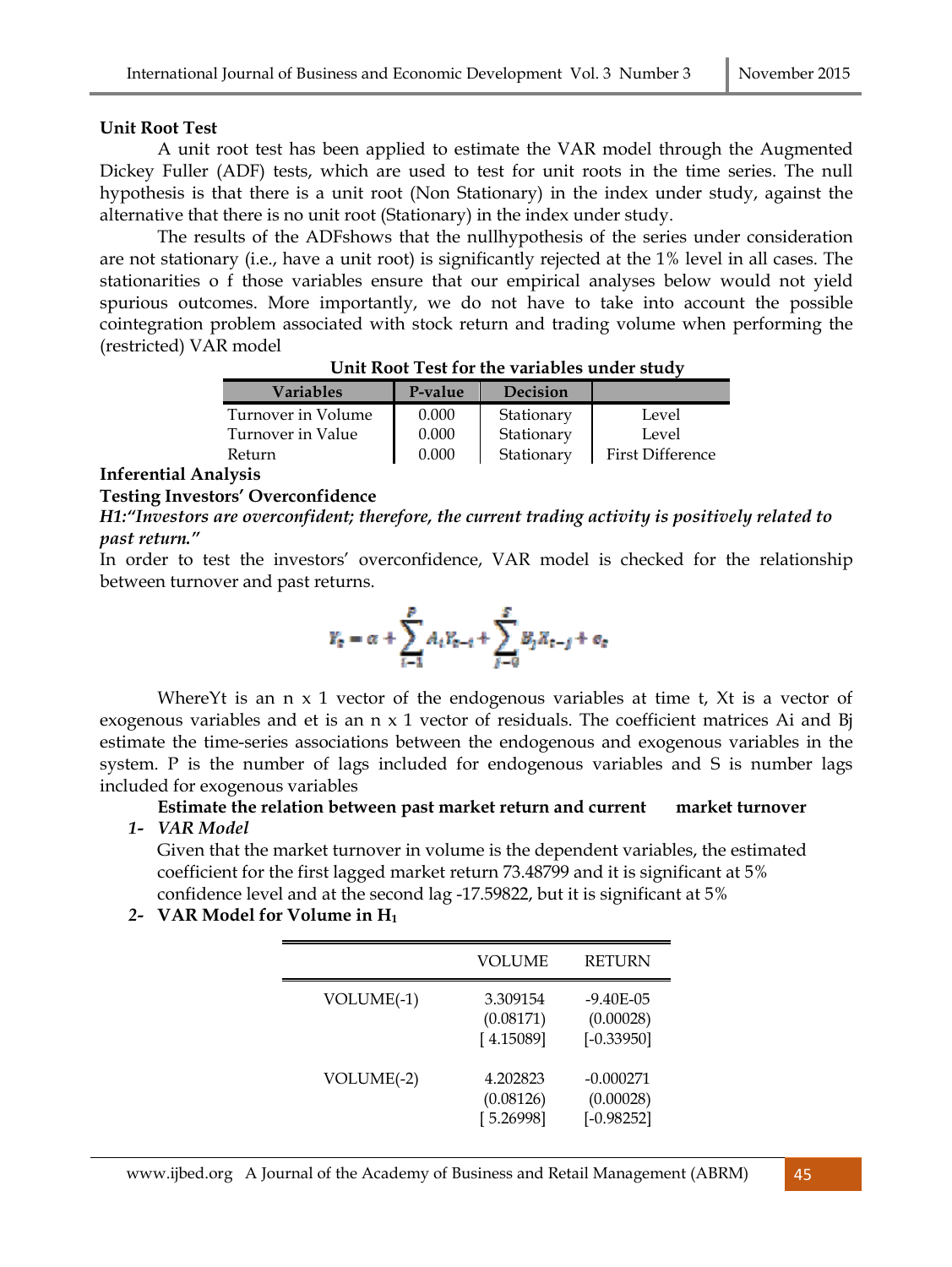| RETURN(-1) | 73.48799<br>(27.6283)<br>[2.65988]       | 0.228759<br>(0.09365)<br>[2.44272]     |
|------------|------------------------------------------|----------------------------------------|
| RETURN(-2) | $-17.59822$<br>(27.9804)<br>$[-0.62895]$ | -0.088389<br>(0.09484)<br>$[-0.93196]$ |
| $\subset$  | 0.689629<br>(0.27732)<br>[2.48673]       | 0.001999<br>(0.00094)<br>[2.12663]     |

 The influence of past market return to the market turnover in volume only exists in the first lag, since the second lag of market return is not significant. The positive impact of the lagged market return on the market turnover fits our overconfidence hypothesis, although the affect is not as strong as we expected. The results are presented using the five lag selection criteria of the VAR model. It is found that that one criteria (Schwartz Criteria) is supporting the result at lag 2, while the other four criteria are all significant at lag 5.

#### **Research Question No.1 (a)**

 *What is the lead lag time between market's return and market turnover in volume?* 

#### *2- Optimal Lag Selection*

A model is fitted as VAR (p) models with different orders to determine a suitable lag length of the VAR model which will show the value of p minimizing the model selection criteria. Model selection criteria for VAR (p) could be based on Akaike (AIC), Schwarz-Bayesian (BIC),

| Lag         | LogL                                                                                                     | LR                                                                                                         | <b>FPE</b>                                                                                                                 | AIC                                                                                                                        | <b>SC</b>                                                                                                                      | HQ                                                                                                                             |
|-------------|----------------------------------------------------------------------------------------------------------|------------------------------------------------------------------------------------------------------------|----------------------------------------------------------------------------------------------------------------------------|----------------------------------------------------------------------------------------------------------------------------|--------------------------------------------------------------------------------------------------------------------------------|--------------------------------------------------------------------------------------------------------------------------------|
| 6<br>7<br>8 | 196.6911<br>220.5140<br>233.8974<br>242.1135<br>243.4904<br>255.1530<br>257.9941<br>260.9045<br>262.1964 | <b>NA</b><br>46.40284<br>25.60293<br>15.43194<br>2.538382<br>21.09409*<br>5.039883<br>5.061487<br>2.201946 | 0.000116<br>$8.22e - 05$<br>6.98e-05<br>$6.49e-05$<br>$6.80e-05$<br>$5.95e-05*$<br>$6.08e-05$<br>$6.20e-05$<br>$6.51e-0.5$ | -3.385933<br>-3.730679<br>-3.893867<br>-3.967191<br>$-3.921572$<br>$-4.054835*$<br>$-4.034680$<br>-4.015730<br>$-3.968634$ | -3.338195<br>$-3.587465$<br>$-3.655178*$<br>$-3.633025$<br>-3.491931<br>$-3.529718$<br>$-3.414087$<br>$-3.299661$<br>-3.157089 | -3.366556<br>$-3.672549$<br>-3.796984<br>-3.831554<br>$-3.747183$<br>$-3.841692*$<br>$-3.782785$<br>$-3.725081$<br>$-3.639232$ |

#### **Optimal Lag Selection for Volume in H<sup>1</sup>**

#### *3- Impulse Response Function*

 According to Panel B, the response of market turnover in volume to shock of market return exists until the fifth lag. More specifically, in lag one the response is not evident, but turns to large and positive in lag two. The impulse becomes negative in the third lag and dies out after the fifth lag.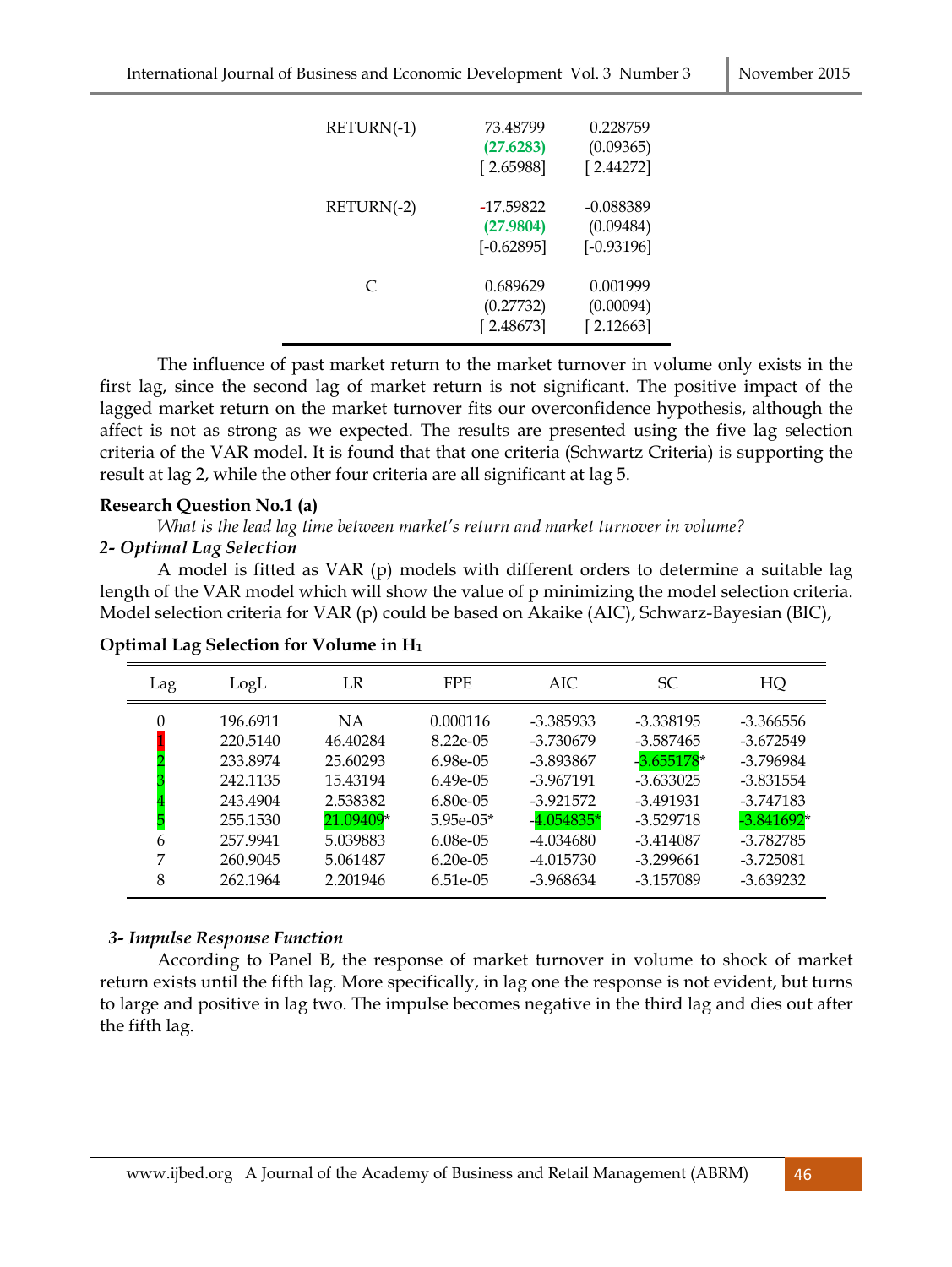

Impulse Response Function for Turnover in volume for H<sup>1</sup>

### *4- Granger Causality*

The Granger causality test is used to determine if one index could be used in forecasting another. A time series  $X$  is said to Granger-cause  $Y$  if it can be shown that those  $X$  values provide statistically significant information about future values of Y. A model is fitted using the method of least square and Granger causality analysis with F-statistics. If the calculated value of Fstatistics is larger than critical value, the original hypothesis of variable X can't cause variable Y was not proved, that is to say variable X is Granger reason of variable Y. As shown below, it could be claimed that turnover in volume granger cause return as P-value < 0.05. Also, return is claimed to granger cause or forecast turnover in volume as P-value < 0.05.

### **Granger Causality for Volume versus Return in H<sup>1</sup>**

| Null Hypothesis:                            | Obs. | F-Statistic | Prob.  |
|---------------------------------------------|------|-------------|--------|
| RETURN does not Granger Cause VOLUME        | 121  | 3.94594     | 0.0025 |
| <b>VOLUME</b> does not Granger Cause RETURN |      | 2.87007     | 0.0179 |

### **Research Question No.2**

Testing the correlation between past and current market turnover

*What is the impact of past turnover on current turnover in volume?* 

### **Turnover with itself**

The results of the VAR for  $H_1$ , conclude that turnover is in high correlation with its previous values. Thus, market turnover is auto correlated. The coefficients of the first lagged and second lagged market turnover areinsignificant, with the estimated parameters of 0.339154 and 0.428231.

#### **VAR Model for Volume in H<sup>1</sup>**

|              | <b>VOLUME</b>                      | <b>RETURN</b>                              |
|--------------|------------------------------------|--------------------------------------------|
| $VOLUME(-1)$ | 3.309154<br>(0.08171)<br>[4.15089] | $-9.40E - 05$<br>(0.00028)<br>$[-0.33950]$ |
| VOLUME(-2)   | 4.208232<br>(0.08126)              | $-0.000271$<br>(0.00028)                   |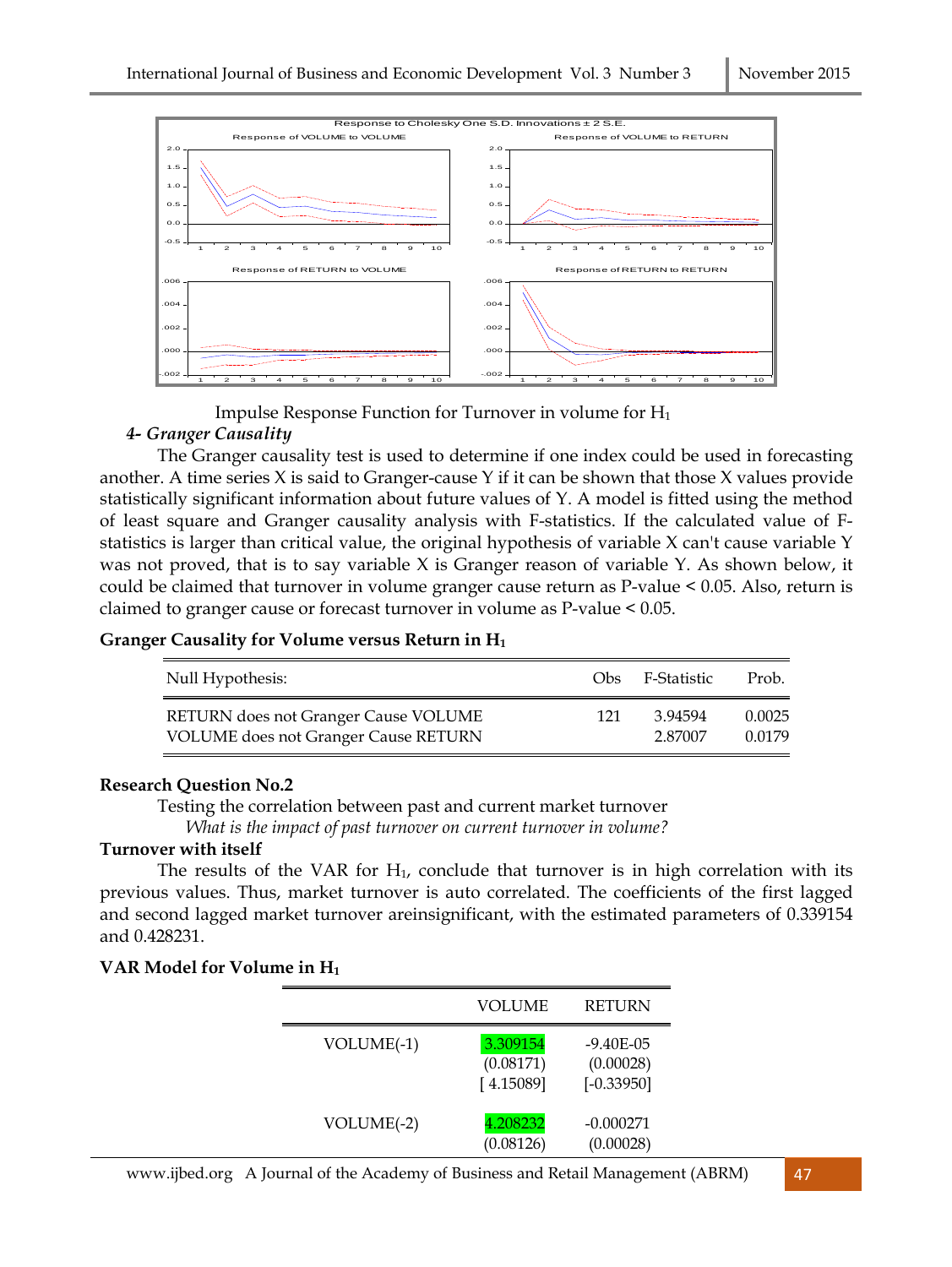|            | [5.26998]                              | $[-0.98252]$                           |
|------------|----------------------------------------|----------------------------------------|
| RETURN(-1) | 73.48799<br>(27.6283)<br>[2.65988]     | 0.228759<br>(0.09365)<br>[2.44272]     |
| RETURN(-2) | -17.59822<br>(27.9804)<br>$[-0.62895]$ | -0.088389<br>(0.09484)<br>$[-0.93196]$ |
| $\subset$  | 0.689629<br>(0.27732)<br>[2.48673]     | 0.001999<br>(0.00094)<br>[2.12663]     |

 *This suggests that the market turnovers isaffected by their own behaviors in past two periods. Hence, current turnover can predict the following two months turnover* 

#### **Research Question No.3**

Examining the contemporaneous relation between currentmarket return and current market turnover

*a) What is the impact of current market return on current turnover in volume?* 

It has been observed that the impact of current return on current turnover is significant with coefficients of 55.24862 and p value equal 0.03652. This ascertains the contemporaneous and strong impact of market return on market turnover.

#### **EstimatedEquation for Turnover in H<sup>1</sup>**

| Variable                                                                                                           | Coefficient                                                                   | Std. Error                                                                                                     | t-Statistic | Prob.                                                    |
|--------------------------------------------------------------------------------------------------------------------|-------------------------------------------------------------------------------|----------------------------------------------------------------------------------------------------------------|-------------|----------------------------------------------------------|
| <b>RETURN</b>                                                                                                      | 55.24862                                                                      | 60.80161                                                                                                       | 1.908670    | 0.03652                                                  |
| R-squared<br>Adjusted R-squared<br>S.E. of regression<br>Sum squared resid<br>Log likelihood<br>Durbin-Watson stat | $-2.382606$<br>$-2.382606$<br>3.676108<br>1756.791<br>$-355.9220$<br>0.292942 | Mean dependent var<br>S.D. dependent var<br>Akaike info criterion<br>Schwarz criterion<br>Hannan-Quinn criter. |             | 3.087266<br>1.998769<br>5.449191<br>5.471139<br>5.458109 |

#### **Testing the effect of market states on investors' overconfidence**

### *H2: "Market States affect investors' overconfidence and so trading activity is affected in subsequent periods."*

It had been mentioned that different market state may change the trading activity and thus investors' overconfidence. Accordingly, the whole research period will be divided 4 sub periods to reflect different market states in case of financial crisis (2008) and revolution (2011) in Egypt. The division performed was done, according to the graphs below and the effect had been tested for turnover.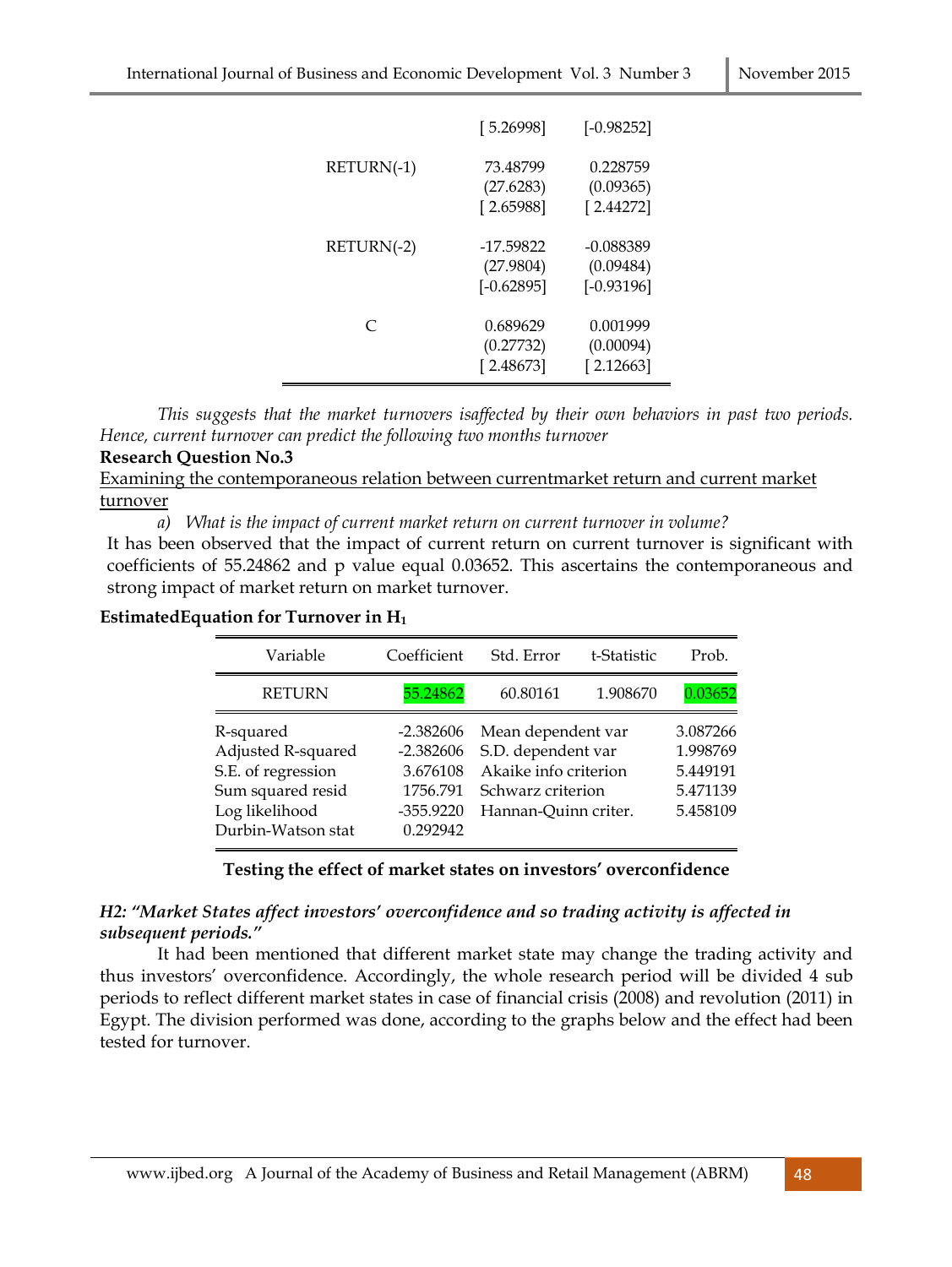#### **Graphs to choose the sub periods intervals**



RETURN

### *1- Estimated Equation*

An equation had been estimated including a dummy variable to reflect different market states. The table below shows that there is a positive high significant effect at 0.05 significance level (P-value = 0.0140). This means that there is a significant change in turnover in volume with different market states.

|                                                                                                                                  | Coefficient                                                                       | Std. Error                                                                                                                           | t-Statistic                         | Prob.                                                                |
|----------------------------------------------------------------------------------------------------------------------------------|-----------------------------------------------------------------------------------|--------------------------------------------------------------------------------------------------------------------------------------|-------------------------------------|----------------------------------------------------------------------|
| C(1)<br>C(2)<br>C(3)                                                                                                             | 3.274646<br>16.65567<br>-171.8139                                                 | 0.182211<br>42.17137<br>68.97811                                                                                                     | 17.97170<br>0.394952<br>$-2.490846$ | 0.0000<br>0.6935<br>0.0140                                           |
| R-squared<br>Adjusted R-squared<br>S.E. of regression<br>Sum squared resid<br>Log likelihood<br>F-statistic<br>Prob(F-statistic) | 0.062123<br>0.047468<br>1.950753<br>487.0962<br>-271.8998<br>4.239191<br>0.016495 | Mean dependent var<br>S.D. dependent var<br>Akaike info criterion<br>Schwarz criterion<br>Hannan-Quinn criter.<br>Durbin-Watson stat |                                     | 3.087266<br>1.998769<br>4.196943<br>4.262787<br>4.223698<br>1.035948 |

#### **Estimated Equation for Volume in H<sup>3</sup>**

**The level of overconfidence varies according to changes in market states**  *H3:"Overconfident Investors trading activity levels change according to different market states."* 

As shown in table below, it was found that variation in turnover in volume when market state is up (0.00607) is higher than that when market state is down (0.00406). This means that there is a higher impact of market state on investors' overconfidence when it is up than when it is down.

| T-test for Turnover in H <sub>3</sub> |       |    |           |       |
|---------------------------------------|-------|----|-----------|-------|
|                                       | Jummv |    | Mean      |       |
| Value                                 | 1.00  | 59 | .04831559 | 0.001 |
|                                       |       | 59 | 08051102  |       |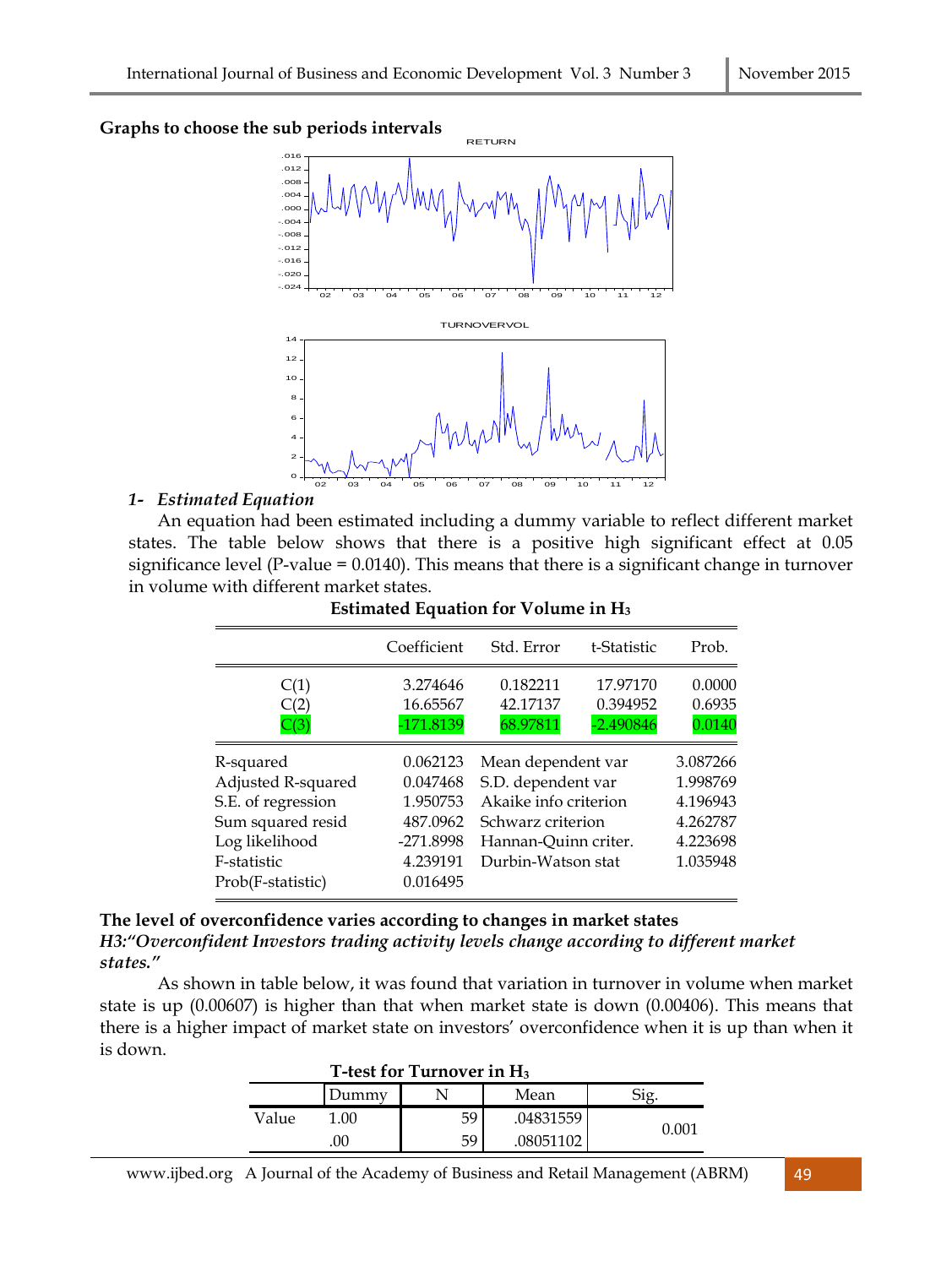| Volume 1.00 | 72   | 2.44262265 |       |
|-------------|------|------------|-------|
| 0C          | 59 L | 3.87394891 | 0.000 |

As shown in table below, it was found that time of affecting turnover is at lag 4, which means 4 months of significant effect.

|                                                                                                                                  | Coefficient                                                                         | Std. Error                                                                                                                           | t-Statistic             | Prob.                                                                       |
|----------------------------------------------------------------------------------------------------------------------------------|-------------------------------------------------------------------------------------|--------------------------------------------------------------------------------------------------------------------------------------|-------------------------|-----------------------------------------------------------------------------|
| C(1)<br>C(2)                                                                                                                     | 0.066095<br>$-1.445966$                                                             | 0.005114<br>1.537959                                                                                                                 | 12.92558<br>$-0.940185$ | 0.0000<br>0.3491                                                            |
| R-squared<br>Adjusted R-squared<br>S.E. of regression<br>Sum squared resid<br>Log likelihood<br>F-statistic<br>Prob(F-statistic) | 0.007563<br>$-0.000993$<br>0.052037<br>0.314112<br>182.3581<br>0.883948<br>0.349076 | Mean dependent var<br>S.D. dependent var<br>Akaike info criterion<br>Schwarz criterion<br>Hannan-Quinn criter.<br>Durbin-Watson stat |                         | 0.064413<br>0.052011<br>$-3.056916$<br>$-3.009955$<br>-3.037849<br>1.579263 |

### **Estimated Equations for Turnover in H<sup>3</sup>**

# **Testing the effect of market gains on investors' overconfidence**

*H4:"Market gains affect investors' overconfidence and affect trading activity in subsequent periods."* 

 It had been mentioned that market gains may change the trading activity and thus investors' overconfidence. Hence, we will test the affect of positive and negative market returns to reflect different market gains.

### *Estimated Equation*

An equation had been estimated including a dummy variable to reflect different positive and negative market returns. The table below shows that there is a positive high significant effect at 0.01 significance level (P-value = 0.0000). This means that there is a significant change in turnover in volume with different market gains.

|                                                                                                                                  | Coefficient                                                                         | Std. Error                                                                                                                           | t-Statistic                       | Prob.                                                                |
|----------------------------------------------------------------------------------------------------------------------------------|-------------------------------------------------------------------------------------|--------------------------------------------------------------------------------------------------------------------------------------|-----------------------------------|----------------------------------------------------------------------|
| C(1)<br>C(2)<br>C(3)                                                                                                             | 0.844295<br>0.076662<br>$-0.037735$                                                 | 1.886111<br>0.047500<br>0.008207                                                                                                     | 0.447638<br>1.613925<br>-4.598099 | 0.6552<br>0.1090<br>0.0000                                           |
| R-squared<br>Adjusted R-squared<br>S.E. of regression<br>Sum squared resid<br>Log likelihood<br>F-statistic<br>Prob(F-statistic) | 0.143280<br>0.129893<br>1.864442<br>444.9464<br>$-265.9715$<br>10.70349<br>0.000050 | Mean dependent var<br>S.D. dependent var<br>Akaike info criterion<br>Schwarz criterion<br>Hannan-Quinn criter.<br>Durbin-Watson stat |                                   | 3.087266<br>1.998769<br>4.106435<br>4.172279<br>4.133191<br>0.992511 |

### **Estimated Equation for Turnoverin H<sup>3</sup>**

### **Findings and Recommendations**

After analyzing the research results, the following findings are presented:

• The past two months' market return affectstrongly the current turnover i.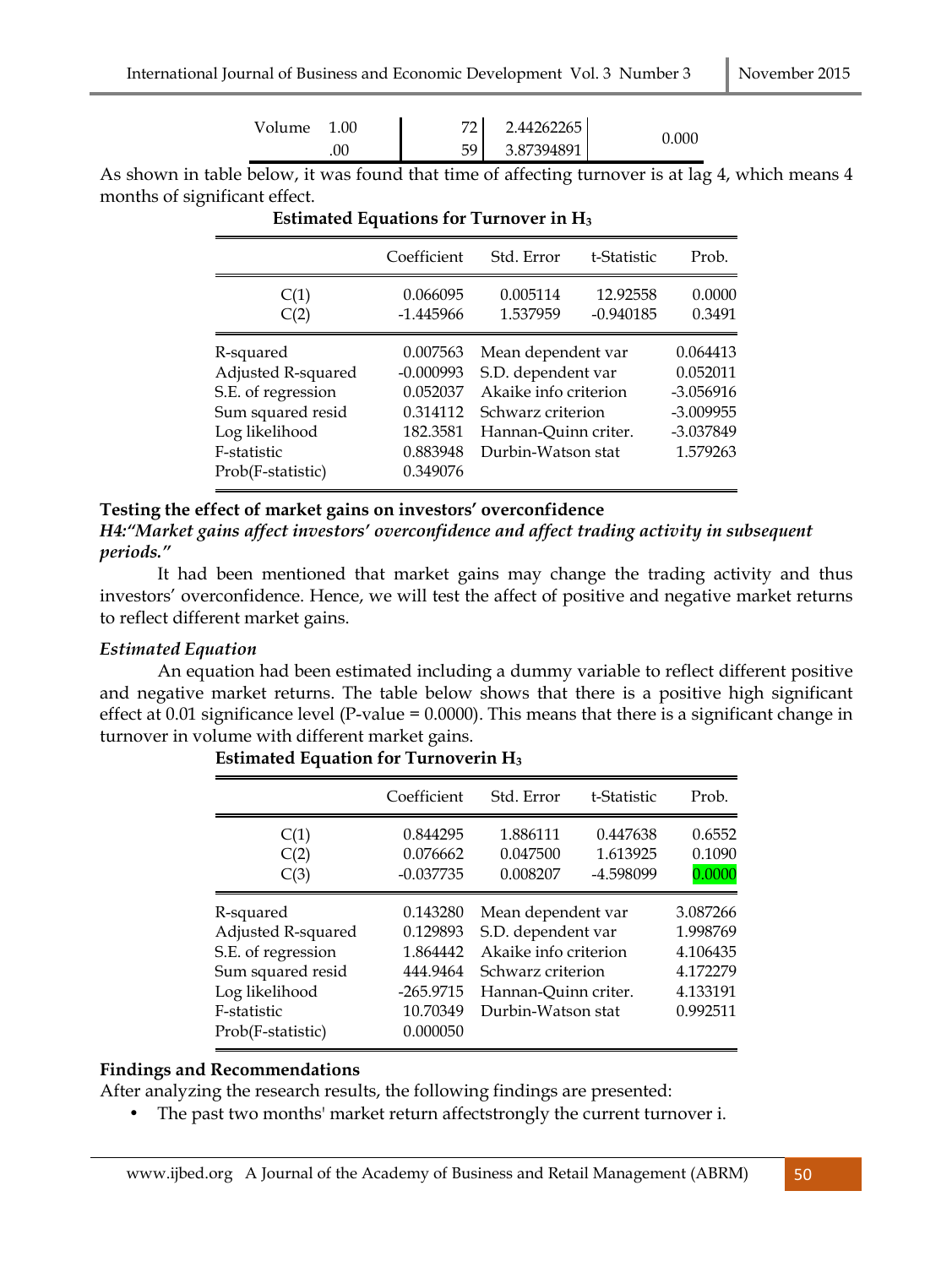- There is a positive significant impact of past market return on current turnover in lag 1, than turns negative in lag 2, returns back positive in lag 3 and remains positive significant until lag 5.
- Past market return affects current turnover for a long time. This outcome is in line with the overconfidence and self- attribution theory of Daniel et al. (1997).
- Conducting a Granger Causality test to investigate the contemporaneous relation between market return and market turnover; it has been found that:
- Current market returns positively and strongly affect current turnover.
- Current turnover positively and strongly affects current market return.
	- o The above-mentioned relation proves that noise trading is available in the Egyptian Stock market, which contradicts with rational investors' assumption of traditional finance theories.

When taking different market states into consideration, through dividing the whole research period into four sub periods ; two tranquil – upward trending (2002-2005) and (2005- 2008) and two volatile- down ward trending (financial crisis 2008-2010) and the (revolution period 2010-2012), the researcher finds that different market states strongly affect the trading activity within the Egyptian Stock Market.

Also, when comparing the impact of different market states or sub periods on market turnover, it can be concluded that the variation of the first two tranquil periods is higher than that of the other two volatile ones.

- This indicates that investors mistakenly attribute past market returns to their trading and valuation skills. They overestimate the precision and accuracy of their information. Consequently, they trade more aggressively subsequent to higher market returns to maximize their trading utility. On the other hand, when market is down they decrease their trading activity in subsequent periods.
	- o Hence, the increased trading activity is triggered by investors' overconfidence when the Egyptian overall Stock Market is trending upward state.
	- o Furthermore, the study goes deeper in analyzing the market turnover reaction to past market gains on future market turnover. Research reveals positive significant impact of market gains on turnover in subsequent periods.

# **Conclusion**

From the above stated findings, the research concludes the following:

- a) The Egyptian Stock Market is a psychologically affected market. The investors within the market are proven to be overconfident, as past (up to five months) market returns affect the overall current market turnover.
- b) The percentage increase in the overall monthly Egyptian Stock Market return will consequently increase the number of traded shares per month.

# **Recommendations**

The following recommendations are addressed to the Egyptian Exchange Management:

- a) Improve information dissemination mechanism, as the Egyptian Stock Market responsiveness to information flow appears to be very weak, for example publishing fair value for each stock.
- b) Establish a comprehensive and accessible database that includes complete date for each stock. The database should include the stock prices, trading volume, closing prices opening prices, and stock capitalization. In addition to a historical database for the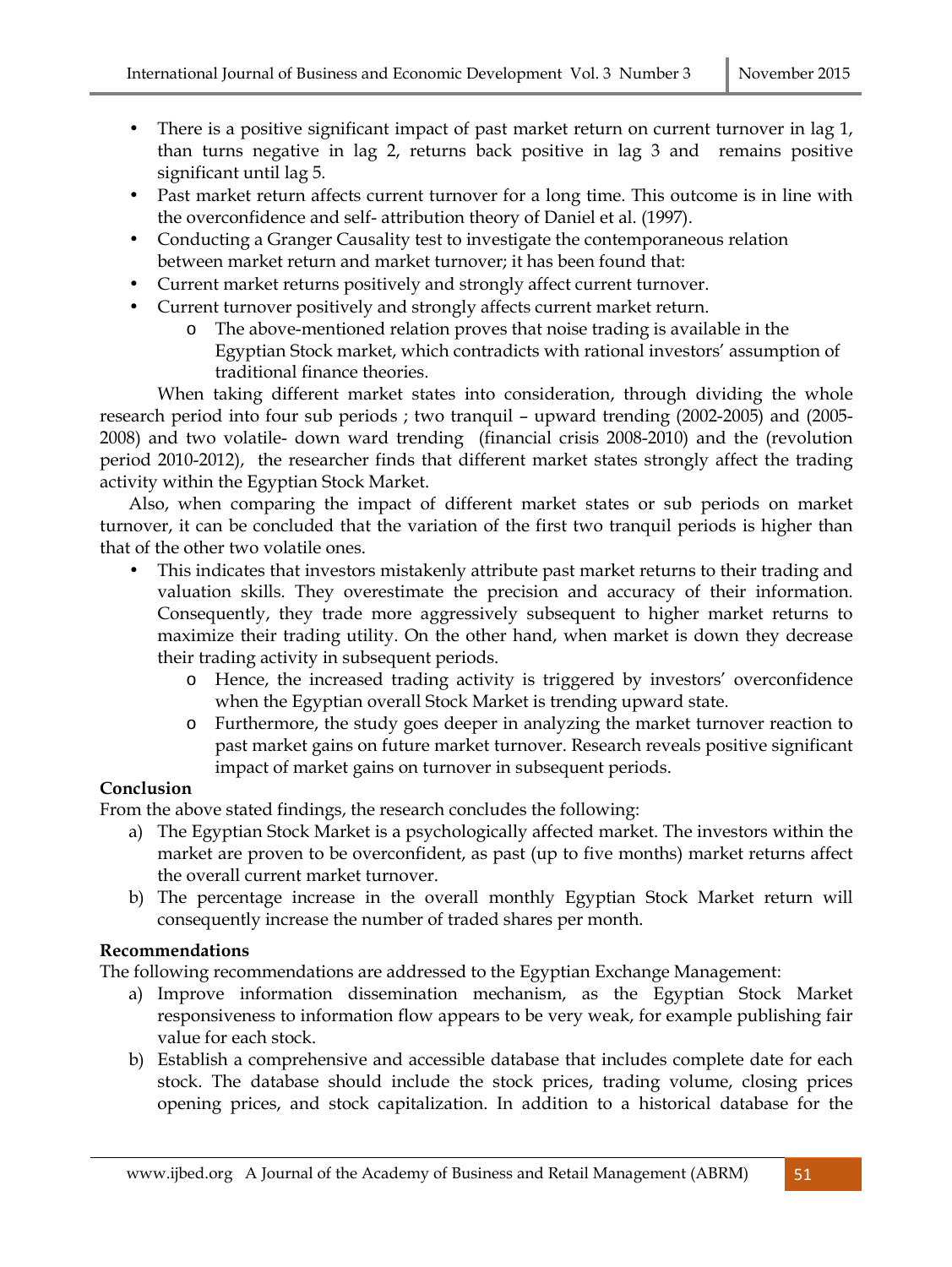Egyptian Stock Market indices that include the daily performance of each index. These databases will be of great importance for both researchers and policy makers.

- c) Take actions that limit manipulating security price, like stop trading on the stock in case of increasing transactions number or number of traded shares for one investor up to specific limit.
- d) Publish the results of such studies on the Egyptian Stock Market website.
- e) Conduct behavioral finance awareness courses to individual traders and financial advisors to make them aware of the physiological biases that affect their trading decisions and accordingly the overall market behavior.
- f) Include the Behavioral finance in the curriculum in all finance and investment course, especially those related to investment decision and financial management.

### **Future Research**

- a) The behavioral finance field as defined by Pompian (2007) is divided into Behavioral Finance Micro (BFMI) and Behavioral Finance Macro (BFMA). This dissertation has examined the overconfidence bias on the macro level which is related to detecting and describing anomalies in the efficient market hypotheses. But other studies argue that the level of overconfidence varies with the individual portfolio returns. Therefore, future research is required to test the implications of investors' overconfidence bias on the individual investors' level or from the Behavioral finance micro perspective.
- b) Statman, Theorly and Vorkink argue that investors' overconfidence is a driver of the disposition effect which is the tendency to sell winners too soon and keep losers longer. They argue that overconfidence encourages investors to trade asymmetrically between gains and losses. Overconfidence differs from the disposition effect in two ways. First, the disposition effect refers to an investor's attitude towards a specific stock in the portfolio (Odean (1998), Ranguelova (2001) and Dhar and Zhu (2002). However, overconfidence affects the Stock Market in general. Second the Disposition effect explains the motivation for only one side of a trade. In contrast, overconfidence can explain both sides of a given transaction.

 Therefore, future research is required to test the disposition effect together with the overconfidence bias on the market level as it has been claimed that disposition effect might be another behavioral explanation for the observed trading patterns within markets.

#### **References**

- Admati, A.R., and Pfleiderer, P., 1988. A theory of intraday patterns: volume and price variability. Review of Financial Studies 1, 3-40.
- Ajinkya, B.B., and Jain, P.C., 1989. The behavior of daily stock market trading volume.Journal of Accounting and Economics 11, 331-359.
- Akaike, H., 1974. A new look at the statistical identification model. IEEE Transactions onAutomatic Control, 19.716-723.and Biases. Cambridge University Press, Cambridge.
- Abdeldayem, M. & Mahmoud, M.R (2013) an examination into the impact of trading motives on the dynamic relationship between stock returns and trading volume: evidence from Egypt, Global *Advanced Research Journal of Management and Business Studies* (ISSN: 2315- 5086) Vol. 2(4) pp. 206-221
- Abdalla, S. Z. S. (2012). Stock Return Seasonality: Empirical Evidence from the Egyptian Stock Market. *International Review of Business Research Papers*, *8*(2), 163-180.
- Asness, C. S., Porter, R. B., & Stevens, R. (2000). Predicting stock returns using industry-relative firm characteristics. In *available at SSRN: http://ssrn. Com/abstract* (Vol. 213872).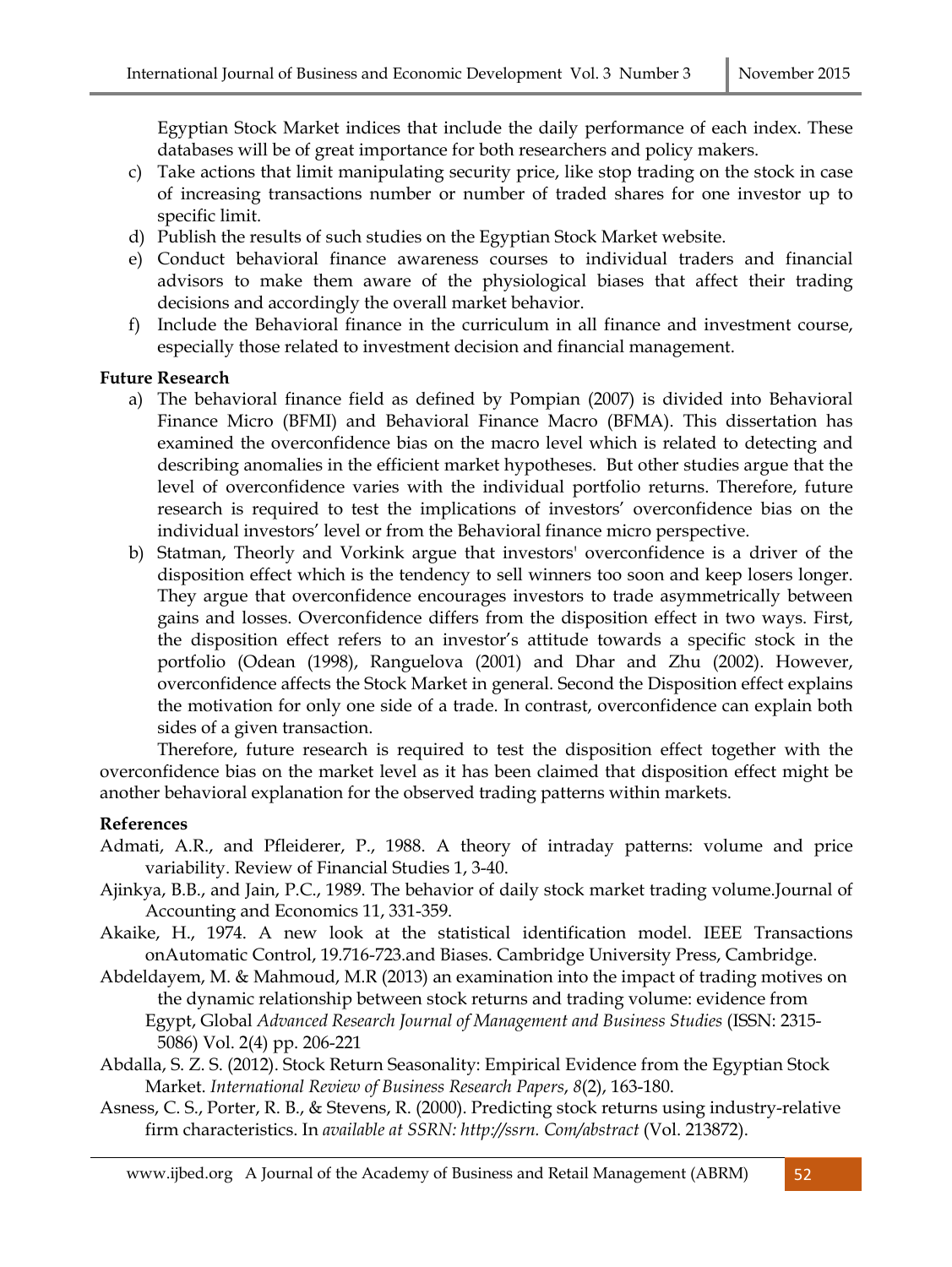- Anasary, O. &Atua, M. (2012) the Effect of Stocks Trading Volume on Return in the Egyptian Stock Market *International Research Journal of Finance and Economics* ISSN 1450-2887 Issue 100(2012)
- Balvers, R. J., & Wu, Y. (2006). Momentum and mean reversion across national equity markets. *Journal of Empirical Finance*, *13*(1), 24-48.
- Barberis, N., &Thaler, R. (2003).A survey of behavioral finance. *Handbook of the Economics of Finance*, *1*, 1053-1128.
- Barberis, N., &Thaler, R. (2003).A survey of behavioral finance. *Handbook of the Economics of Finance*, *1*, 1053-1128.
- Barberis, N., Shleifer, A., &Vishny, R. (1998).A model of investor sentiment.*Journal of financial economics*, *49*(3), 307-343.
- Beenish, T.Ullah, N. (2013), Investors Overconfidence and Stock Returns: Evidence for Pakistan *IOSR Journal of Business and Management ISSN: 2278-487X. Volume 8 Issue I*
- Bondt, W. F., &Thaler, R. (1985). Does the stock market overreact?. *The Journal of finance*, *40*(3), 793-805.
- Chan, L. K., Jegadeesh, N., &Lakonishok, J. (1996).Momentum strategies. *The Journal of Finance*, *51*(5), 1681-1713.
- Cheema, M. A., &Nartea, G. V. (2013). *Momentum Returns, Market States and the 2007 Financial Crisis*. Working Paper.
- Chen, C. Y. (2002). *The Investment Performance of Momentum Strategies and Contrarian Strategies in Taiwan Stock Market* (Doctoral dissertation).
- Chen, Q., Jiang, Y., & Li, Y. (2012). The state of the market and the contrarian strategy: evidence from China's stock market. *Journal of Chinese Economic and Business Studies*, *10*(1), 89-108.
- Chen, Y. (2007). *An Empirical Analysis of Trading Strategies in the Taiwan Stock Market*. Doctoral Dissertation, Alliant International University.
- Chen, Z., & Zhang, S. (2011). *Overconfidence and turnover Evidence from the Hong Kong stock market*. Master Thesis.
- Chuang, W. (2003).*Empirical tests of the overconfidence Hypothesis*. Doctoral Dissertation.
- Chui, A. C., Titman, S., & Wei, K. J. (2000). *Momentum, legal systems and ownership structure: An analysis of Asian stock markets*. University of Texas at Austin working paper.
- Conrad, J., &Kaul, G. (1998).An anatomy of trading strategies. *Review of Financial Studies*, *11*(3), 489-519.
- Cooper, M. J., Gutierrez, R. C., & Hameed, A. (2004).Market states and momentum. *The Journal of Finance*, *59*(3), 1345-1365.
- Coval, J. D., & Shumway, T. (2005). Do behavioral biases affect prices?. *The Journal of Finance*, *60*(1), 1-34.
- Daniel, K., & Moskowitz, T. (2011). Momentum crashes. *Columbia Business School Research Paper*, (11-03).
- Daniel, K., Hirshleifer, D., &Subramanian, A. (1998). Investor psychology and security market under‐and overreactions. *The Journal of Finance*, *53*(6), 1839-1885.
- De Bondt, W., Muradoglu, G., Shefrin, H., &Staikouras, S. K. (2008). Behavioral finance: Quo Vadis? *Journal of Applied Finance*, *18*(2), 7-21.
- Doukas, J. A., & McKnight, P. J. (2005).European momentum strategies, information diffusion, and investor conservatism. *European Financial Management*, *11*(3), 313-338.
- Eric Girard, Mohammed Omran, (2009) "On the relationship between trading volume and stock price volatility in CASE", International Journal of Managerial Finance, Vol. 5 Iss: 1, pp.110 - 134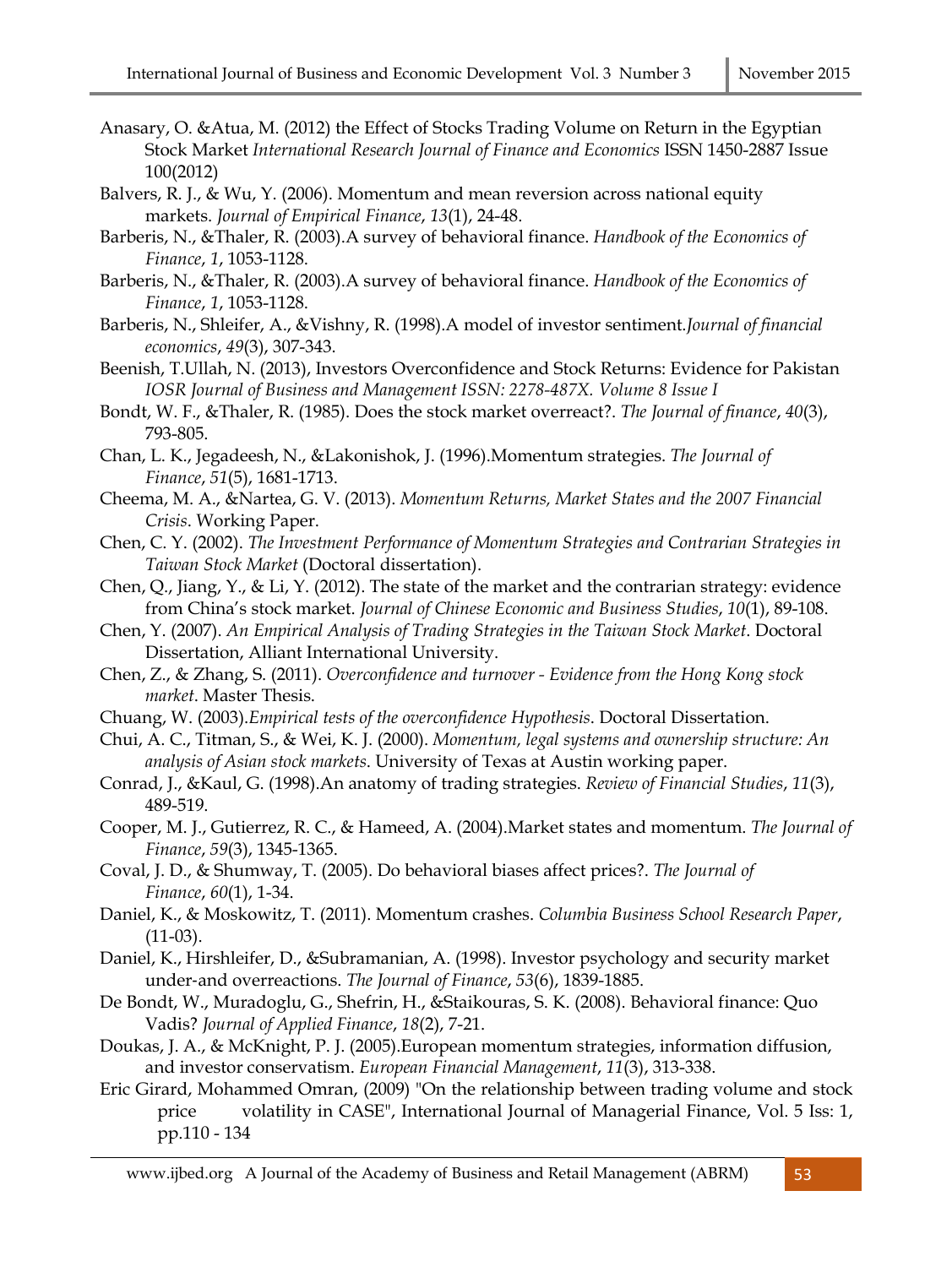- Fama, E. F., & French, K. R. (1992). The cross‐section of expected stock returns. *The Journal of Finance*, *47*(2), 427-465.
- Fong, W. M., Wong, W. K., & Lean, H. H. (2005). International momentum strategies: a stochastic dominance approach. *Journal of Financial Markets*,*8* (1), 89-109.
- Frehen, R. (2010). Momentum strategy during a financial crisis. Analyses of the Dutch stock market.*Master thesis Financial Management*.
- Fung, A. K. W. (2000). Overreaction in the Hong Kong stock market. *Global Finance Journal*, *10*(2), 223-230.
- Grinblatt, M., Titman, S., &Wermers, R. (1995). Momentum investment strategies, portfolio performance, and herding: A study of mutual fund behavior.*The American economic review*, 1088-1105.
- Grundy, B. D., & Martin, J. S. (2001).Understanding the nature of the risks and the source of the rewards to momentum investing. *Review of Financial Studies*, *14* (1), 29-78.
- Habib, N.M.2011. Trade Volume and Returns in Emerging Stock Markets an Empirical Study: The Egyptian Market. International Journal of Humanities and Social Science Vol.1 No. 19 December 2011
- Haigh, M. S., & List, J. A. (2005). Do professional traders exhibit myopic loss aversion? An experimental Analysis. *The Journal of Finance*, *60*(1), 523-534.
- Hameed, A., & Kusnadi, Y. (2002). Momentum strategies: Evidence from Pacific Basin stock markets. *Journal of financial research*, *25*(3), 383-397.
- Hirshleifer, D. (2001). Investor psychology and asset pricing. *The Journal of Finance*, *56*(4), 1533- 1597.
- Ismail, E. (2012). Do momentum and contrarian profits exist in the Egyptian Stock Market. *International Research Journal of Finance and Economics*, *87*, 48-72.
- Jegadeesh, N., & Titman, S. (1993). Returns to buying winners and selling losers: Implications for stock market efficiency. *The Journal of Finance*, *48*(1), 65-91.
- Kent, D., Hirshleifer, D., &Subrahmanyam, A. (1998). A Theory of Overconfidence, Self-Attribution, and Securities Markets Under and Over Reactions. *Journal of Finance*.
- Lakonishok, J., Shleifer, A., Vishny, R. W., Hart, O., & Perry, G. L. (1992). The structure and performance of the money management industry. *Brookings Papers on Economic Activity. Microeconomics*, 339-391.
- Malkiel, B. G., &Fama, E. F. (1970). Efficient capital markets: A review of theory and empirical work\*. *The journal of Finance*, *25*(2), 383-417.
- Mansouri, S., Tehrani, R., & Ansari, H. (2012). Momentum Returns in Tehran Stock Exchange: The Influences of Size and Liquidity. *International Business Research*, *5*(11).
- Moskowitz, T. J., &Grinblatt, M. (1999). Do industries explain momentum? *The Journal of Finance*, *54*(4), 1249-1290.
- Naughton, T., Truong, C., &Veeraraghavan, M. (2008). Momentum strategies and stock returns: Chinese evidence. *Pacific-Basin Finance Journal*, *16*(4), 476-492.
- Nofsinger, J. (2005). The Psychology of Investing (2nd ed.). Upper Saddle River, NJ: Pearson Prentice Hall.
- Nofsinger, J., &Sias, R. (1999).Herding and feedback trading by institutional and individual investors. Journal of Finance, 54, 2263–2295.
- Oden, T. (1998)."Are Investors reluctant to realize their losses?" Journal of Finance 53:5, 1775- 1798.
- Odean, T. (1999). Do investors trade too much? American Economics Review, 89, 1279–1298.